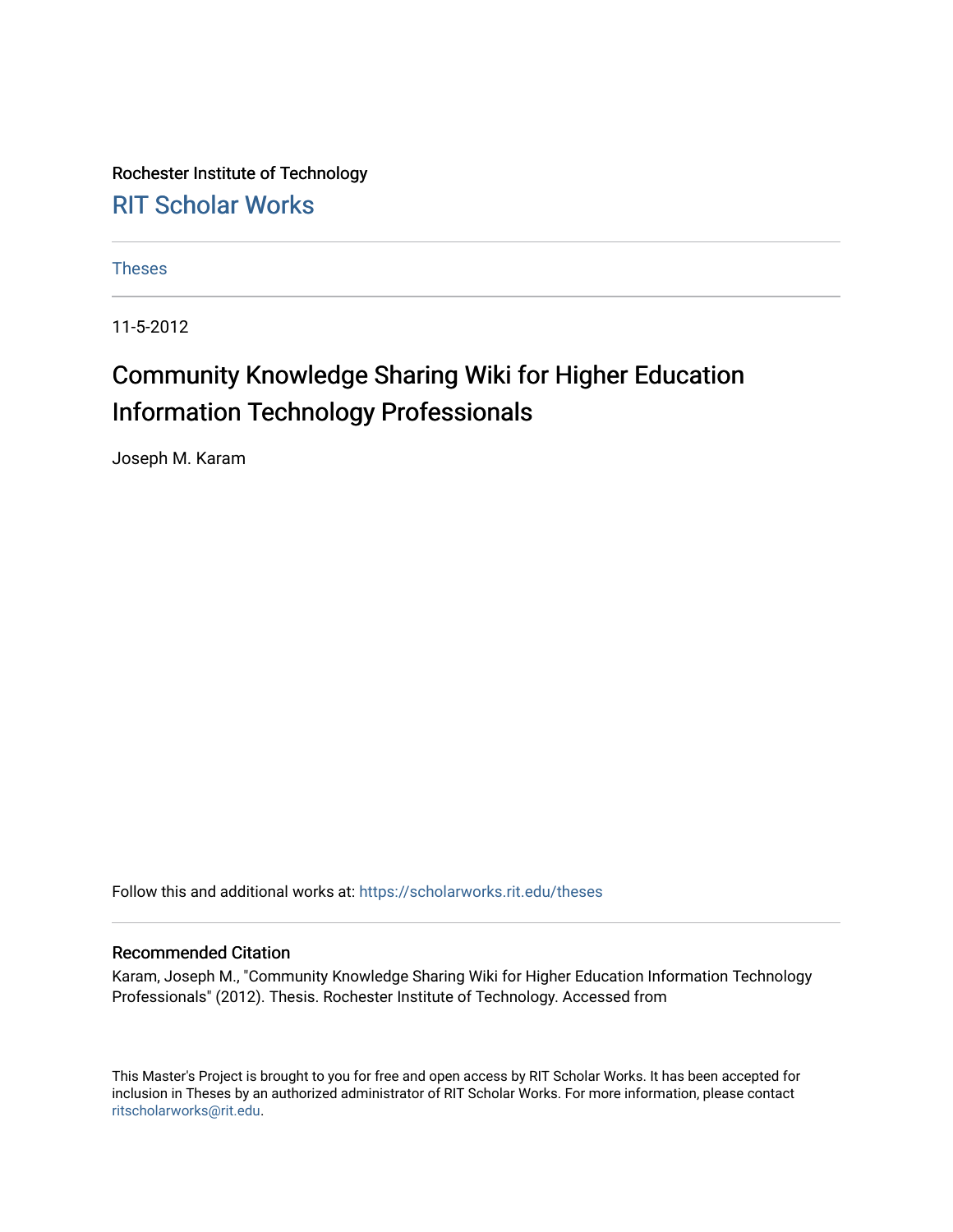# Community Knowledge Sharing Wiki for Higher Education Information Technology Professionals

By

#### **Joseph M. Karam**

Project submitted in partial fulfillment of the requirements for the degree of Master of Science in Information Technology

Rochester Institute of Technology

B. Thomas Golisano College of Computing and Information Sciences

Information Sciences and Technologies Department

November 5, 2012

Co-Chairs: Professor Deborah Gears and Professor James Leone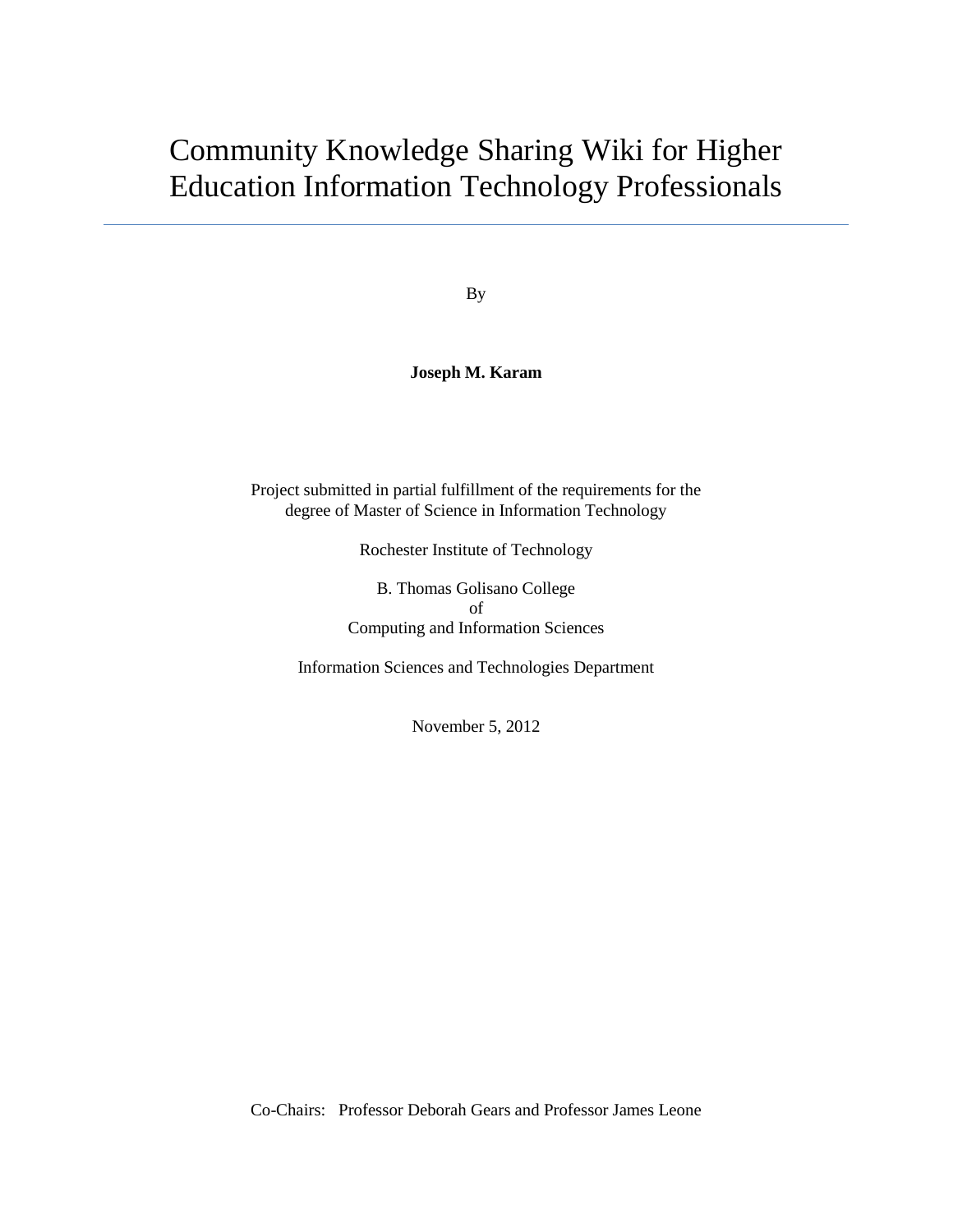## **Rochester Institute of Technology**

## **B. Thomas Golisano College**

**of**

# **Computing and Information Sciences Master of Science in Information Technology Project Approval Form**

Student Name: Joseph M. Karam

Project Title: Community Knowledge Sharing Wiki for Higher Education Information Technology Professionals

### **Project Committee**

| am<br>ı٢ |
|----------|
|----------|

Signature Date

James Leone

Co-Chair

Deborah A. Gears

Co-Chair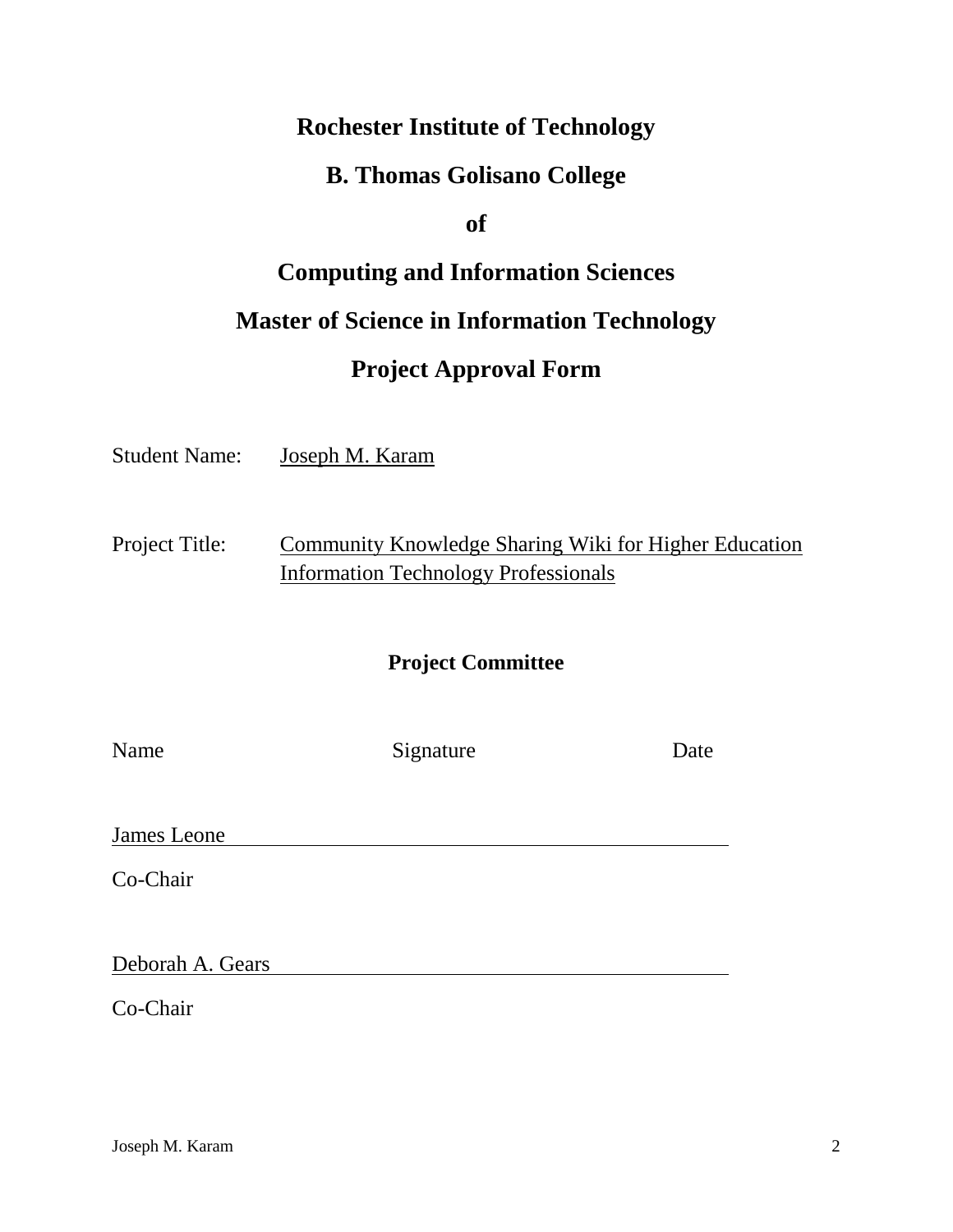© Copyright 2012 Joseph M. Karam

All Rights Reserved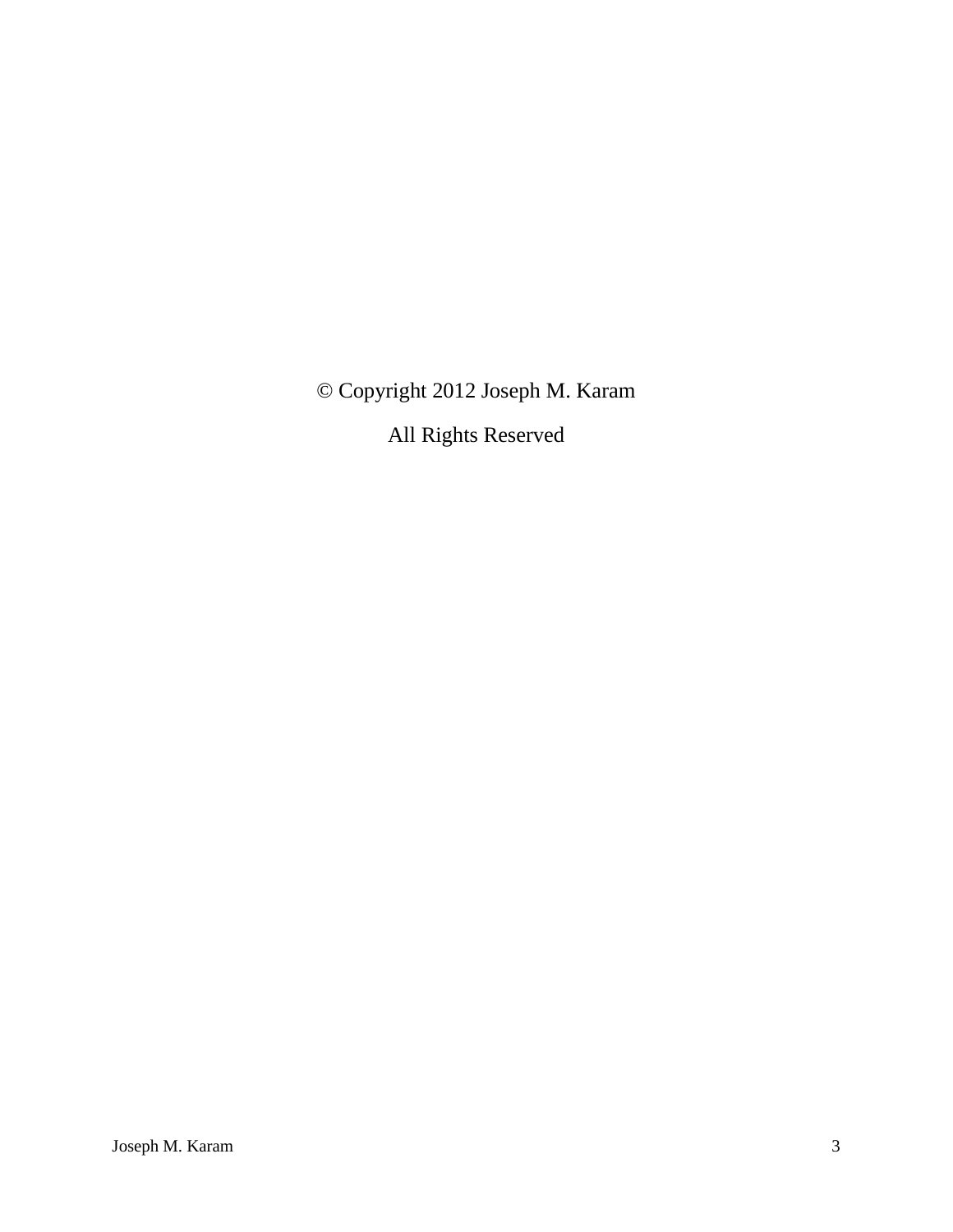# **Table of Contents**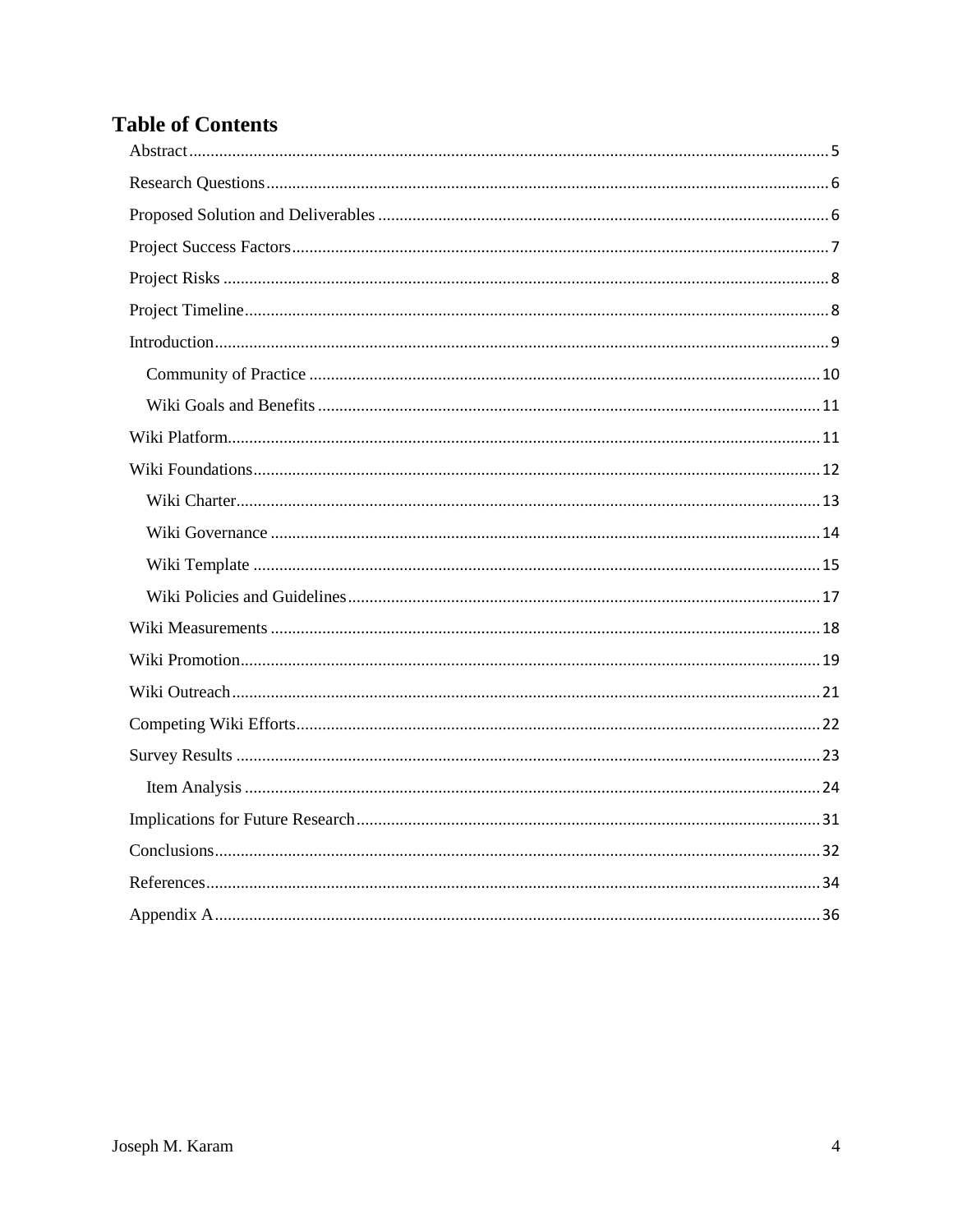#### **Abstract**

<span id="page-5-0"></span>Information Technology (IT) professionals in higher education regularly collaborate in communities of practice. The community knowledge sharing wiki is a collaboration tool IT professionals utilize as a centralized platform to improve knowledge and share best practices. The goals of the wiki are to improve the knowledge of IT professionals and the services of IT organizations in higher education. The primary benefit of IT professionals establishing a knowledge sharing wiki is having a centralized, structured, searchable, and expert reviewed resource for IT related service areas. As this wiki was further developed, measurements were to be defined to regularly report and review the wiki successes and failures. These measurements would ensure information is current and beneficial to all participants.

A structure for the wiki was developed and the wiki was promoted to IT professionals via established community mailing lists and other outreach activities. The success of this knowledge sharing wiki implementation depended upon identifying a core group of professionals interested in establishing and updating the wiki. Once the wiki was established, others in the community would also be encouraged to contribute and participate in the wiki to ensure the tool was effective and useful for professionals and organizations to improve their IT services.

<span id="page-5-1"></span>Although many IT professionals expressed interest in the wiki, a core group of professionals could not be identified to establish the knowledge sharing wiki. A survey was conducted to identify the barriers with establishing the wiki and determine criteria for the wiki to be a beneficial tool to professionals. Professionals primarily lacked the time to participate and also cited an abundance of other resources already available in the field. Some of the professionals may have contributed if an incentive of some type was offered. While the establishment of the wiki has not been realized, the knowledge gained through developing the foundations for the wiki, promoting the wiki and analyzing the challenges with establishing the wiki have been beneficial to the IT community.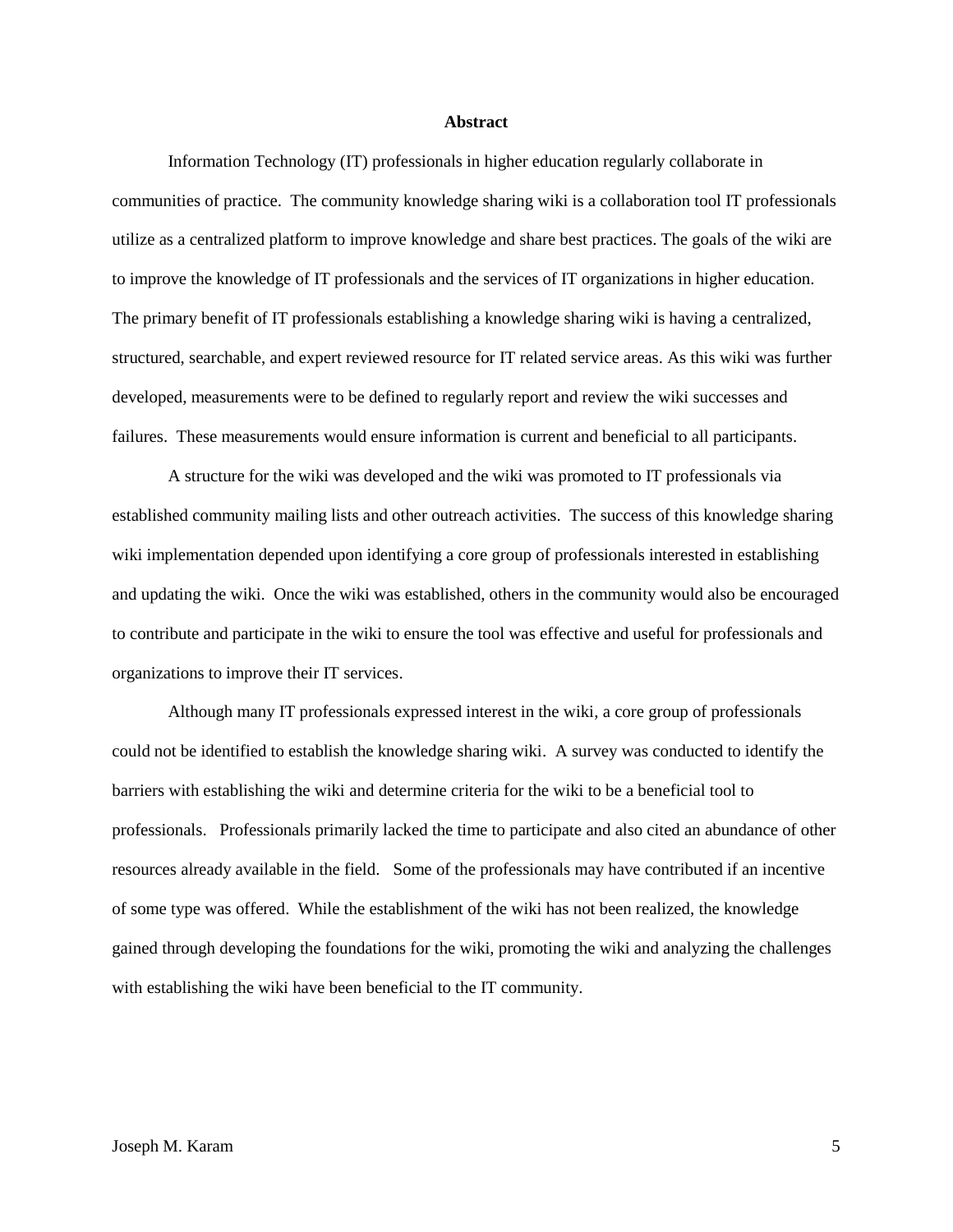#### **Research Questions**

This project addresses the following questions:

- 1. Will a wiki be beneficial as a knowledge sharing platform for IT professionals in higher education?
- 2. How could a wiki be effective and successful in the implementation?
- 3. Who will provide the expert knowledge and actively participate in a wiki?
- 4. How can a standard wiki format and structure be implemented to ensure the knowledge is both understandable and searchable?
- 5. What measurements can be developed to determine how effective the wiki is for improving knowledge and services for contributors, participants, and institutions?
- 6. What are the primary reasons IT professionals chose to participate or not participate in a wiki?

#### **Proposed Solution and Deliverables**

<span id="page-6-0"></span>The following deliverables were accomplished in this project:

- 1. Developed initial project proposal and contacted potential faculty committee members.
- 2. Developed final project proposal and obtained approval from faculty committee.
- 3. Defined initial set of technology services to share knowledge on the wiki (i.e., electronic mail, security, and networking).
- 4. Developed information architecture for the wiki, including a standard template and layout for each service component.
- 5. Developed strategies to keep information current and maintainable.
- 6. Developed strategies to measure the effectiveness and accuracy of the knowledge being provided.
- 7. Developed policies regarding the type of information the wiki will provide (and not provide).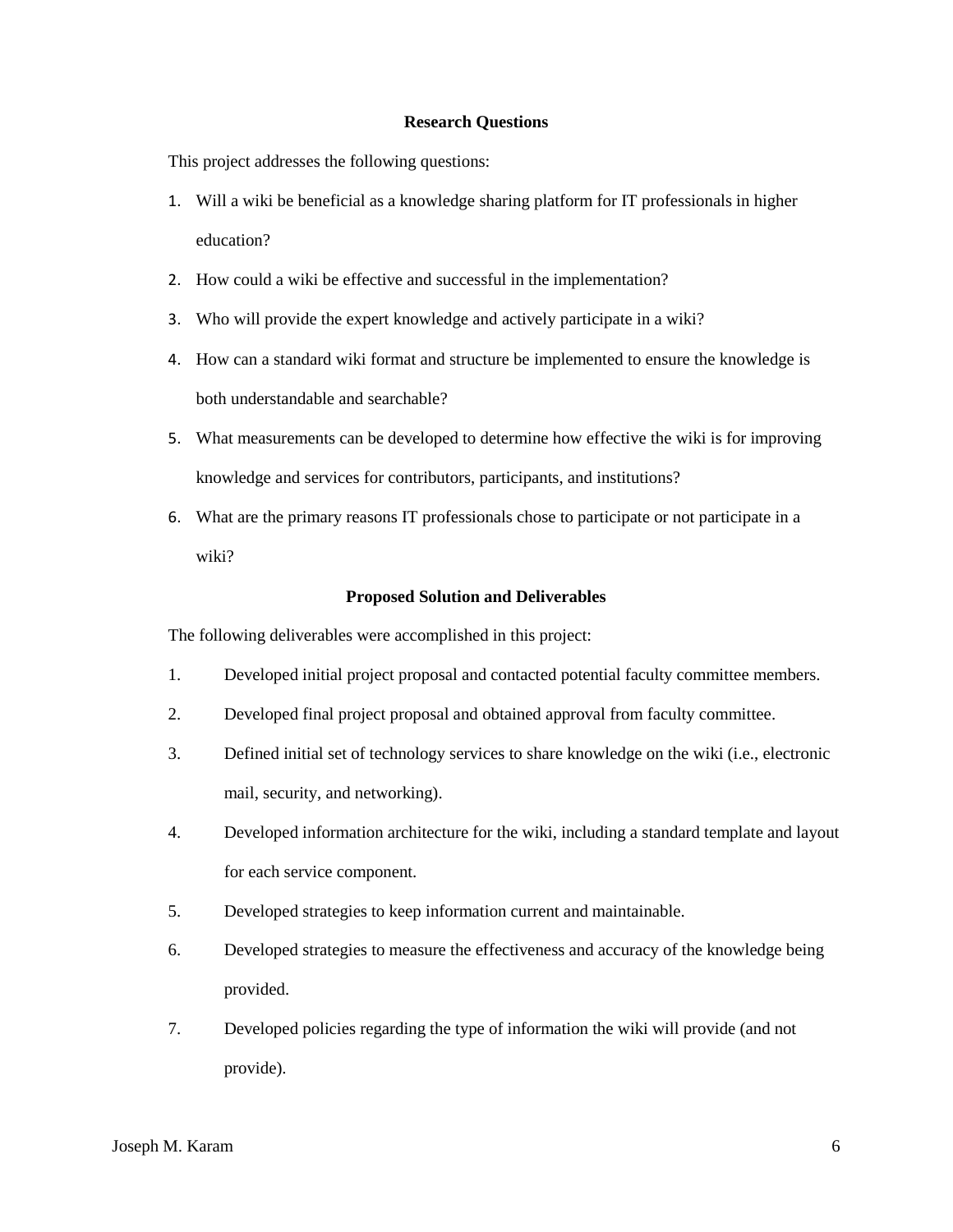- 8. Identified and invited experts from other institutions to participate in this service to review and provide content.
- 9. Investigated and developed a benefit analysis of wiki providers available to determine an appropriate wiki provider for this service.
- 10. Implemented a wiki at a hosting provider.
- 11. Designed and developed wiki content.
- 12. Promoted the wiki through various higher education resources (e.g., Educause, ResNet, SIGUCCS, HighEdWeb, NERCOMP).
- 13. Provided professionals ability to give feedback and recommendations on services provided for the wiki service.
- 14. Wrote final paper detailing the entire process and the outcome of the project.
- 15. Identified with committee members the future goals of presenting a paper at an appropriate technology conference as well as publishing a paper in a journal.

#### **Project Success Factors**

<span id="page-7-0"></span>The success factors for this project included designing the wiki and enlisting the participation of professionals to participate in the wiki:

- Developing an organizational structure professionals can easily use
- Standardizing information formats and terminology
- Enlisting experts to manage information in their areas of expertise
- Promoting the wiki to all IT professionals as a useful resource
- Making the wiki easy to update with new information
- Making the wiki easy to navigate and locate information
- Making the wiki easy to locate and remove old information
- Measuring the longevity of knowledge provided for accuracy and reliability
- Measuring the contributions being viewed in the wiki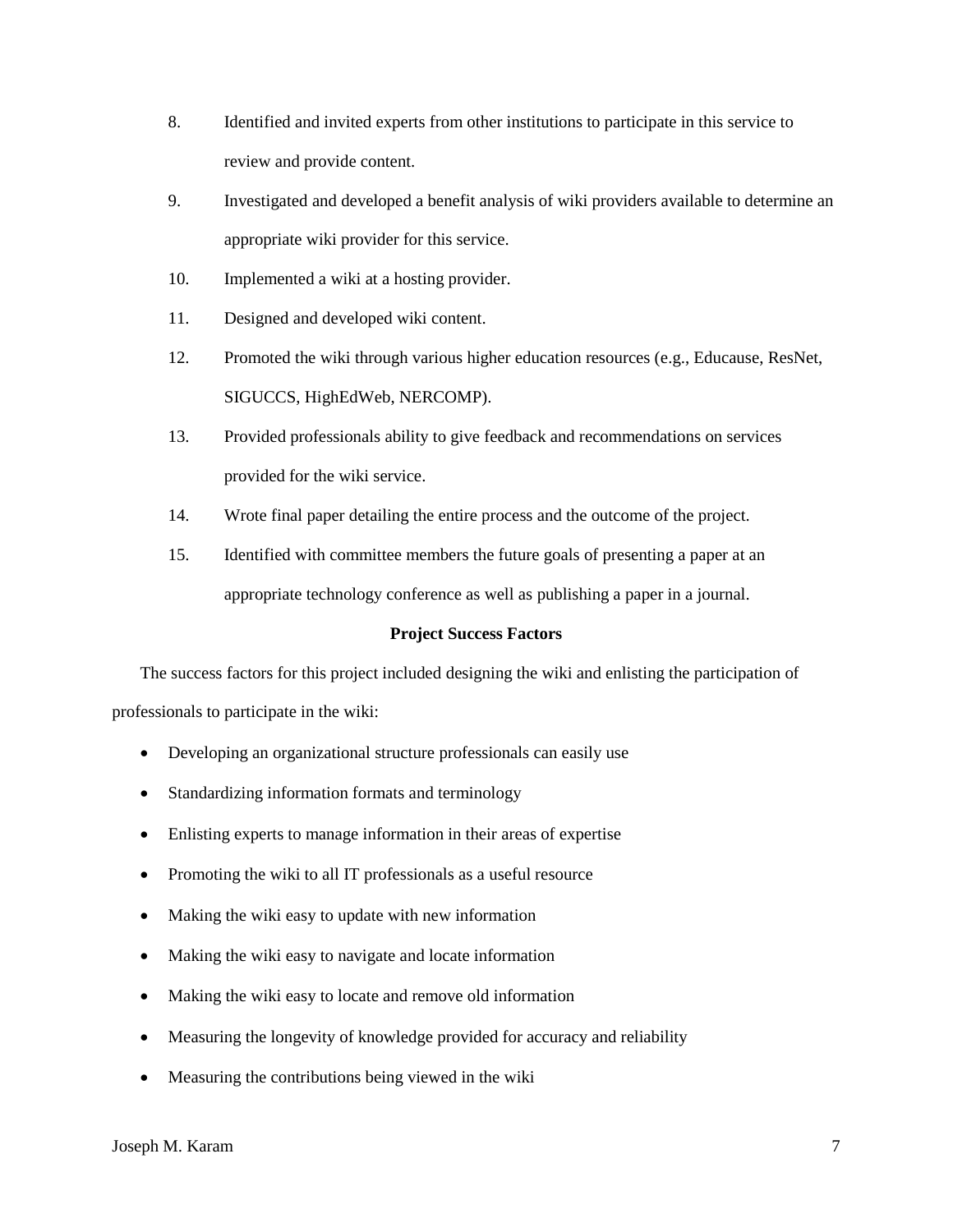Interviewing institutions and participants using the wiki to determine the effectiveness of the wiki in their organization

#### **Project Risks**

<span id="page-8-0"></span>The risks for the project include:

- Unable to enlist an adequate number of experts to provide and review the content in wiki
- Unable to encourage sufficient professional participation in the wiki
- Unable to develop useful metrics to measure effectiveness of wiki
- Unable to organize information efficiently in the wiki
- Unable to obtain agreement among participants regarding the wiki structure

#### **Project Timeline**

<span id="page-8-1"></span>

| <b>Dates</b>                  | <b>Deliverables</b>                                               |
|-------------------------------|-------------------------------------------------------------------|
| December 2010 to January 2011 | Develop initial proposal.<br>1.                                   |
|                               | Identify two faculty members to participate in committee.<br>2.   |
| January 2011 to October 2011  | 1. Finalize proposal and obtain faculty approval.                 |
| October 2011 to January 2012  | 1. Define initial set of technology services for wiki (e.g.,      |
|                               | electronic mail services, web content management systems,         |
|                               | networking, and security).                                        |
|                               | Develop information architecture for the wiki, including a<br>2.  |
|                               | standard layout for each service component.                       |
|                               | Develop strategies to keep information current and<br>3.          |
|                               | maintainable.                                                     |
|                               | Develop policies regarding the type of information the wiki<br>4. |
|                               | will provide (and not provide).                                   |
|                               | Develop plan to enlist committee of experts to review<br>5.       |
|                               | information and provide content.                                  |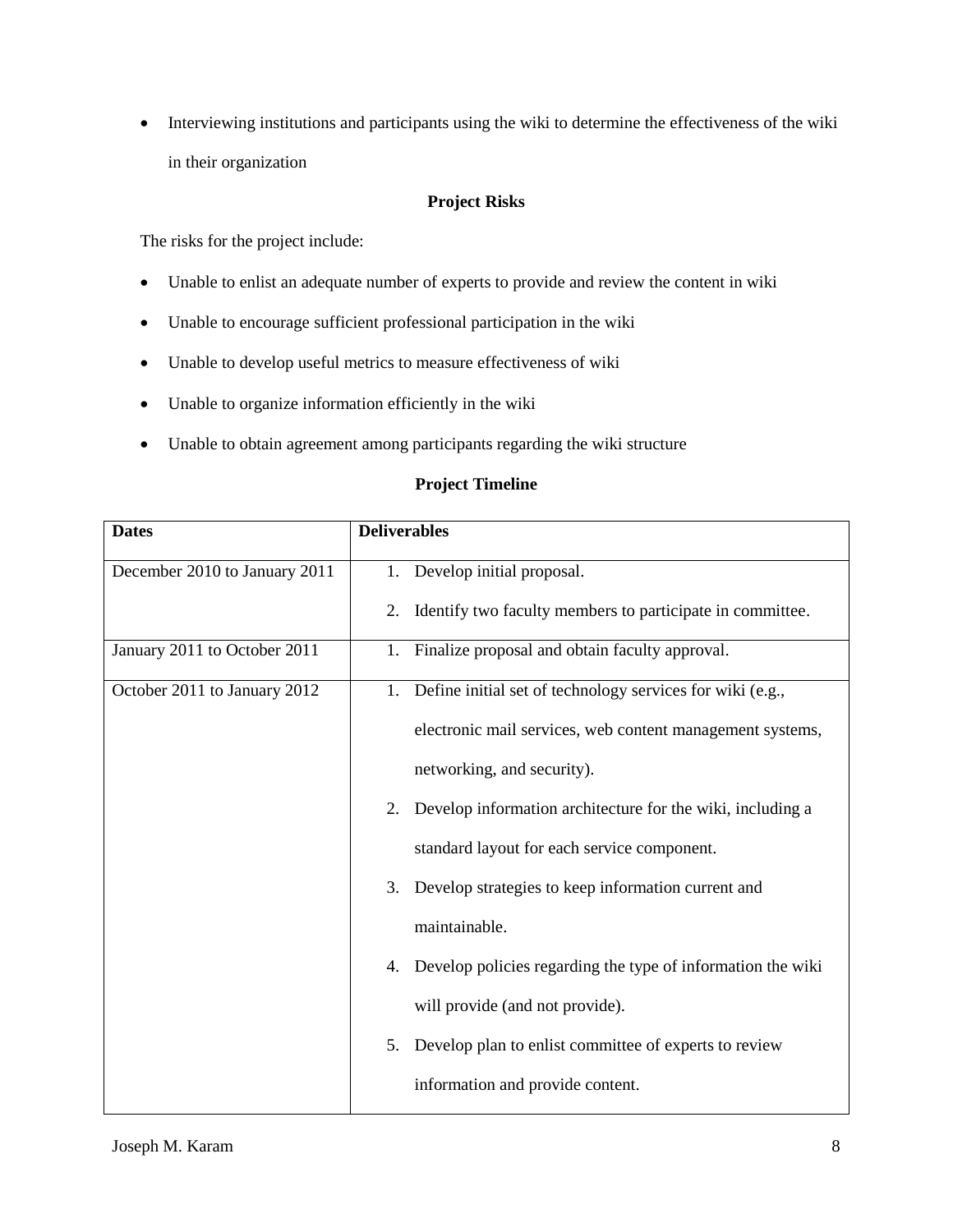|                               | 6. Setup wiki at a hosting provider.                                 |
|-------------------------------|----------------------------------------------------------------------|
| January 2012 to November 2012 | Design wiki and develop content for web site.<br>1.                  |
|                               | Promote wiki through various higher education resources<br>2.        |
|                               | (e.g., Educause, ResNet, SIGUCCS, HighEdWeb,                         |
|                               | NERCOMP).                                                            |
|                               | 3. Provide the user community with the ability to give feedback      |
|                               | and recommendations on services provided on the wiki.                |
|                               | Write final paper detailing the entire process and the outcome<br>4. |
|                               | of the project.                                                      |
|                               | Work with committee to present paper at a technology<br>5.           |
|                               | conference and publish paper in a higher education journal.          |
|                               |                                                                      |

#### **Introduction**

<span id="page-9-0"></span>Information technology (IT) organizations in higher education strive to provide reliable, secure, efficient, and high-quality services and tools to advance the education mission of their institution. However, IT organizations regularly struggle with budgetary and staff resource allocations to provide high quality technology services and tools. Therefore, IT staff professional development and collaborations are highly valued and required for IT organizations to succeed in improving services and increasing the adoption of new technologies at their institution. As budgets continue to tighten and higher education institutions increase their dependence on technology, IT staff and organizations need to develop creative, cost-effective solutions to improve the services their institutions rely upon.

The concept of sharing knowledge with peers in higher education leads to better informed decision-making, improved services, and ultimately lower costs for providing services (Kidwell, Linde, & Johnson, 2000). Sharing knowledge in higher education both within the institution, and in collaboration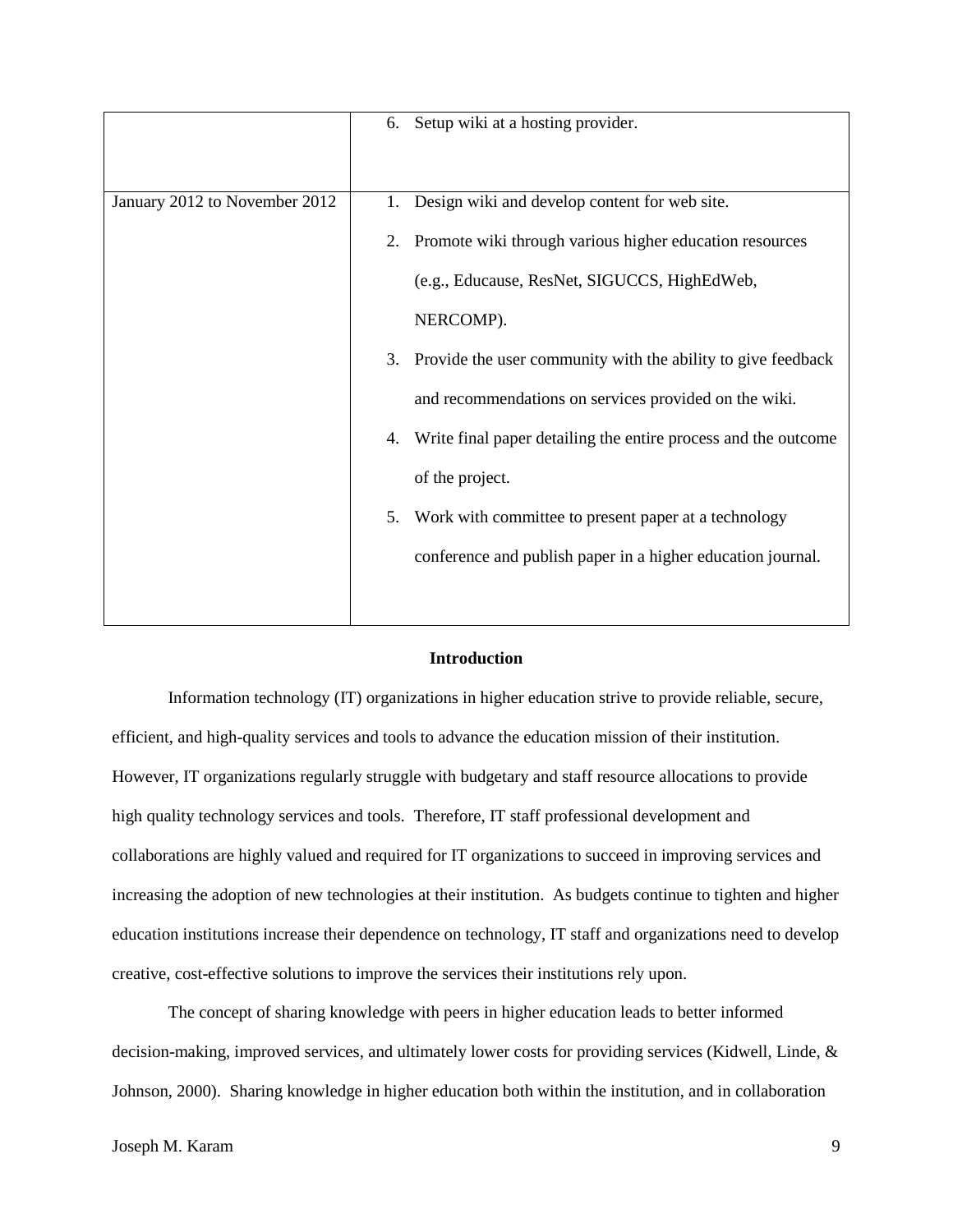with other institutions, is highly valued and encouraged (Kidwell, Linde, & Johnson, 2000). Transparency and sharing knowledge are important factors to the success of organizations for improving employee behavior, performance, and overall operations. Knowledge sharing has become critical to lower costs, increase trust, develop superior innovations, improve employee loyalty, and improve organizational processes (Tapscott, et al., 2006).

#### <span id="page-10-0"></span>**Community of Practice**

One common knowledge sharing technique is to create a community of practice where participants actively contribute in developing a knowledge repository. Professionals learn from each other and ultimately, organizations improve their services from the knowledge they obtain from the community. Participation in a community of practice is typically voluntary and informal. A community of practice thrives when expert participants actively contribute to improve the access of knowledge available, and the knowledge becomes an asset to the organization (Rowley, 2000). Participants and organizations need to see identifiable benefits of providing knowledge and obtaining knowledge from the community to ensure the success of the community (Ardichvili, Page, & Wentling, 2003).

Many IT organizations in higher education provide similar types of services to their institution (e.g., electronic mail, learning management systems, networking, telephone services, etc.). Institutions may use different applications to provide these services, but the services have common risks, requirements, and constraints where a community of practice can be formed. Common types of communities of practice used by IT professionals and institutions include participating in electronic mailing lists, blogs, or conferences. While these methods for improving knowledge are all beneficial, the contributions are typically not organized in a standard format, reviewed, or regularly updated. Most of these resources provide technical instruction on software, hardware, or other technology services, but do not provide the practical advice needed to manage and support the technology. Also, the needs of IT professionals in higher education differ from corporate IT needs because of the diversity of the community to support. Thus, there is an important need for a centralized, virtual community dedicated to IT professionals in higher education.

Joseph M. Karam 10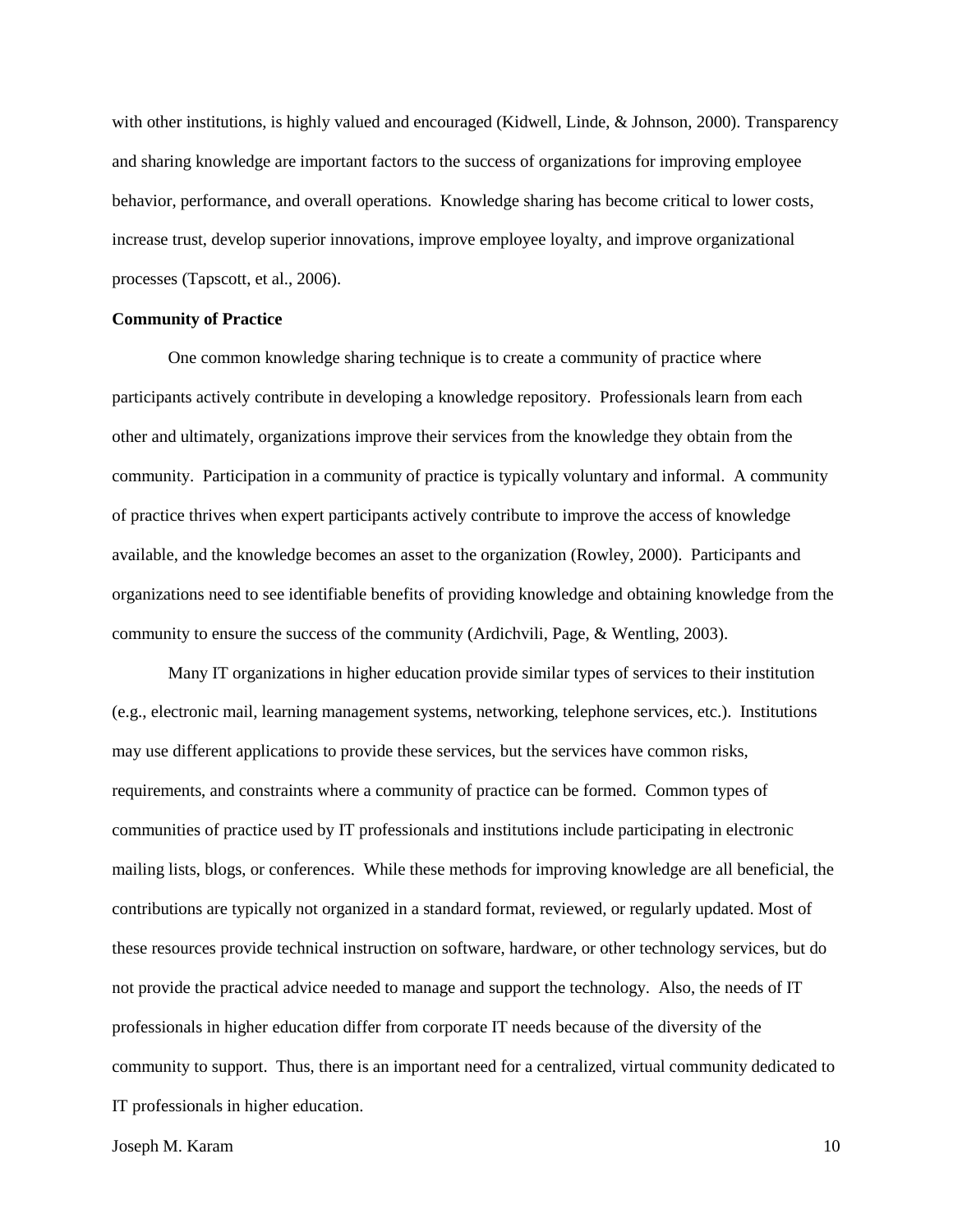#### <span id="page-11-0"></span>**Wiki Goals and Benefits**

A wiki is a common technology incorporated by communities of practice to improve collaboration among organizations. A wiki promotes openness, creativity, knowledge sharing, participation and self-organization (Tapscott, et al., 2006). A wiki is a platform IT professionals in higher education can utilize to advise and consult on a variety of topics and share their knowledge in a standard, searchable format. IT organizations could measure the effectiveness of the practices and solutions provided in the wiki and correlate them to their own service improvements. This centralized wiki will provide a structured approach to collecting, disseminating, and measuring best practices to professionals in higher education. The wiki will be a virtual community where IT professionals can collaborate and learn from each another in a forum that is developed specifically for the services they are managing.

This community resource will be a foundation for institutions to foster relationships and share how to improve technology services in higher education. IT organizations will benefit by increasing productivity and improving services to their constituencies. This wiki resource will be available to IT professionals, students, and administration in higher education and it will be organized, reviewed, and updated on a regular basis by expert reviewers. Measurements will be defined to validate the comprehensiveness, effectiveness, and importance of all information provided in the wiki.

#### **Wiki Platform**

<span id="page-11-1"></span>There are a number of wiki platforms available to host a community knowledge sharing wiki for IT professionals. WikiDot, Wetpaint, and other MediaWiki and Confluence wiki platforms were specifically evaluated. These platforms offered many advantages to hosting the wiki including:

- Variety of templates
- Ability to search easily
- Editing and formatting capabilities for users of various technical capabilities
- Ability to track wiki changes
- Ability to track wiki usage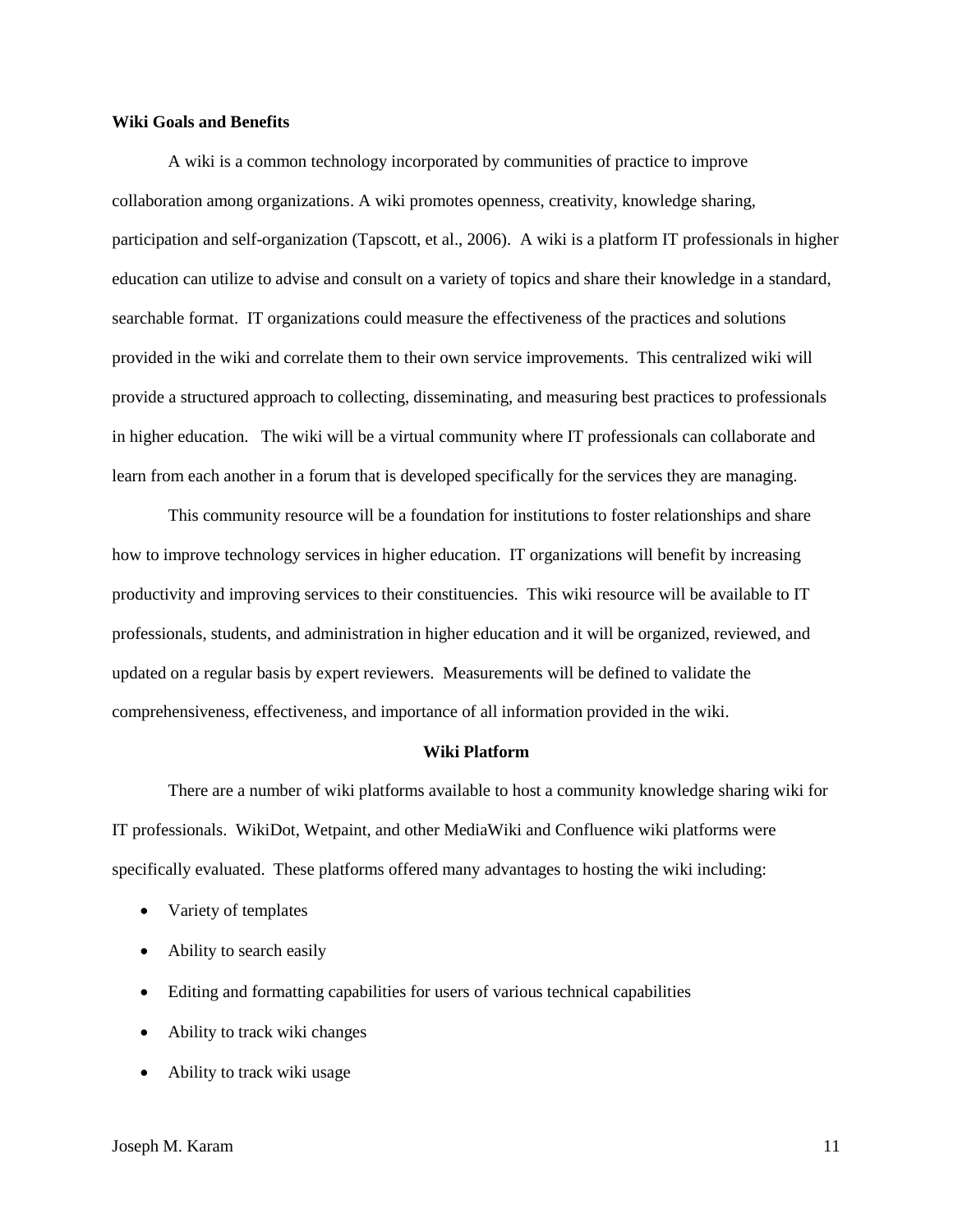- Ability to limit editing privileges
- Ability to import and export wiki information
- Reliable hosting platform

These wiki platforms are not bundled with services from an organization which is already referenced and trusted by IT professionals for their professional development needs. Therefore, the organization chosen to host the wiki for IT professionals in higher education was Educause. Educause is a prominent non-profit higher education IT organization comprised of IT leaders and professionals. Educause provides an open wiki to its members and it is accessible to everyone in higher education. Associating the wiki with Educause provided both a platform and name recognition, thereby encouraging IT professionals to become involved in the wiki.

The Educause wiki has the ability to track wiki changes and provides authentication mechanisms to ensure the wiki is only editable by members of Educause (i.e., IT professionals at the majority of higher education institutions). Educause librarians and marketing managers were presented with the proposed wiki, and approved moving forward with the wiki. However, they cautioned it had been difficult in the past to find members to actively engage in using the wiki service. The Educause wiki is primarily being used for group meeting minutes and other service overviews, but is mostly inactive and not collaborative in nature. Educause was hoping for someone to "shepherd" a wiki and encourage increased participation and collaboration, so hosting the knowledge sharing wiki was a good proposition for Educause. The Community Knowledge Sharing Wiki for Higher Education IT Professionals [\(www.educause.edu/wiki/sharing\)](http://www.educause.edu/wiki/sharing) was officially launched in December 2011.

#### **Wiki Foundations**

<span id="page-12-0"></span>The launch of the knowledge sharing wiki included proposed areas outlining a:

- Wiki Charter
- Wiki Governance
- Wiki Template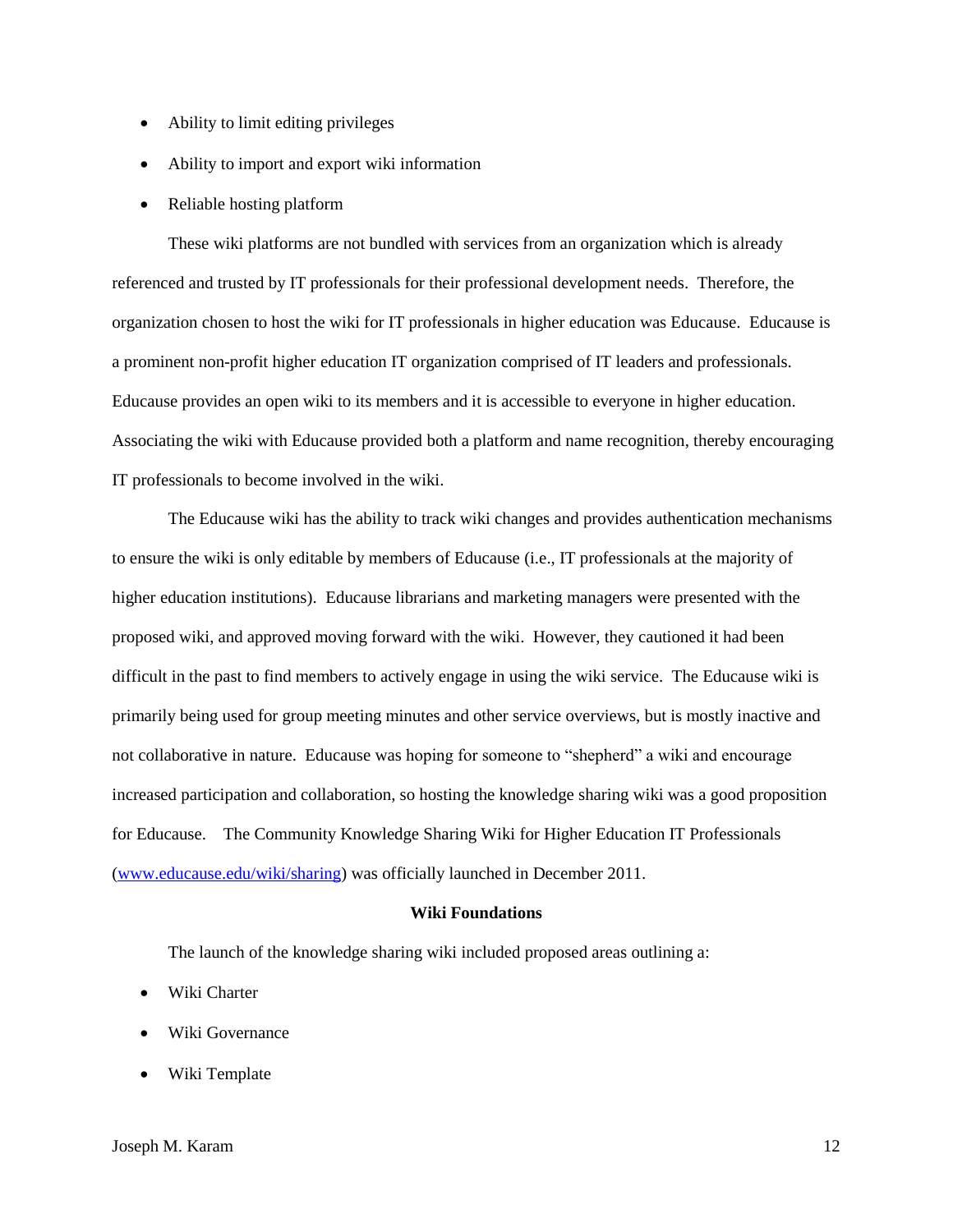- Wiki Policies and Guidelines
- Wiki Background Information and Instructions

These proposed topic areas were developed to be a foundation for initiating discussion and interest in the wiki with other professionals. This proposed structure for the wiki was a concern because of the impact it would have on participation in the wiki. A structure could make participation either easy for someone to initially start documenting their service area, or more difficult for someone who already had information to provide in a different format. The structure could limit participation if someone needed to dedicate additional time to restructure their information to fit in the wiki. The wiki manager proposed the structure with the understanding that wiki participants would modify the structure or customize it based on the needs of their service area.

#### <span id="page-13-0"></span>**Wiki Charter**

The charter for the knowledge sharing wiki was developed to provide professionals an overview of the goals and objectives of the wiki.

The knowledge sharing wiki will improve collaboration among higher education IT organizations by:

- Encouraging professionals to contribute their knowledge in a standard, searchable format.
- Providing statistics so organizations can measure the effectiveness of the practices and solutions provided in the wiki.
- Providing a structured approach to collecting, disseminating, and measuring best practices to professionals in higher education.
- Becoming a virtual community where IT professionals can collaborate and learn from one another in a forum that is developed specifically for the services they are managing.
- Being a foundation for institutions to foster relationships and share how to improve technology services in higher education.
- Increasing productivity and improving services to higher education institutions.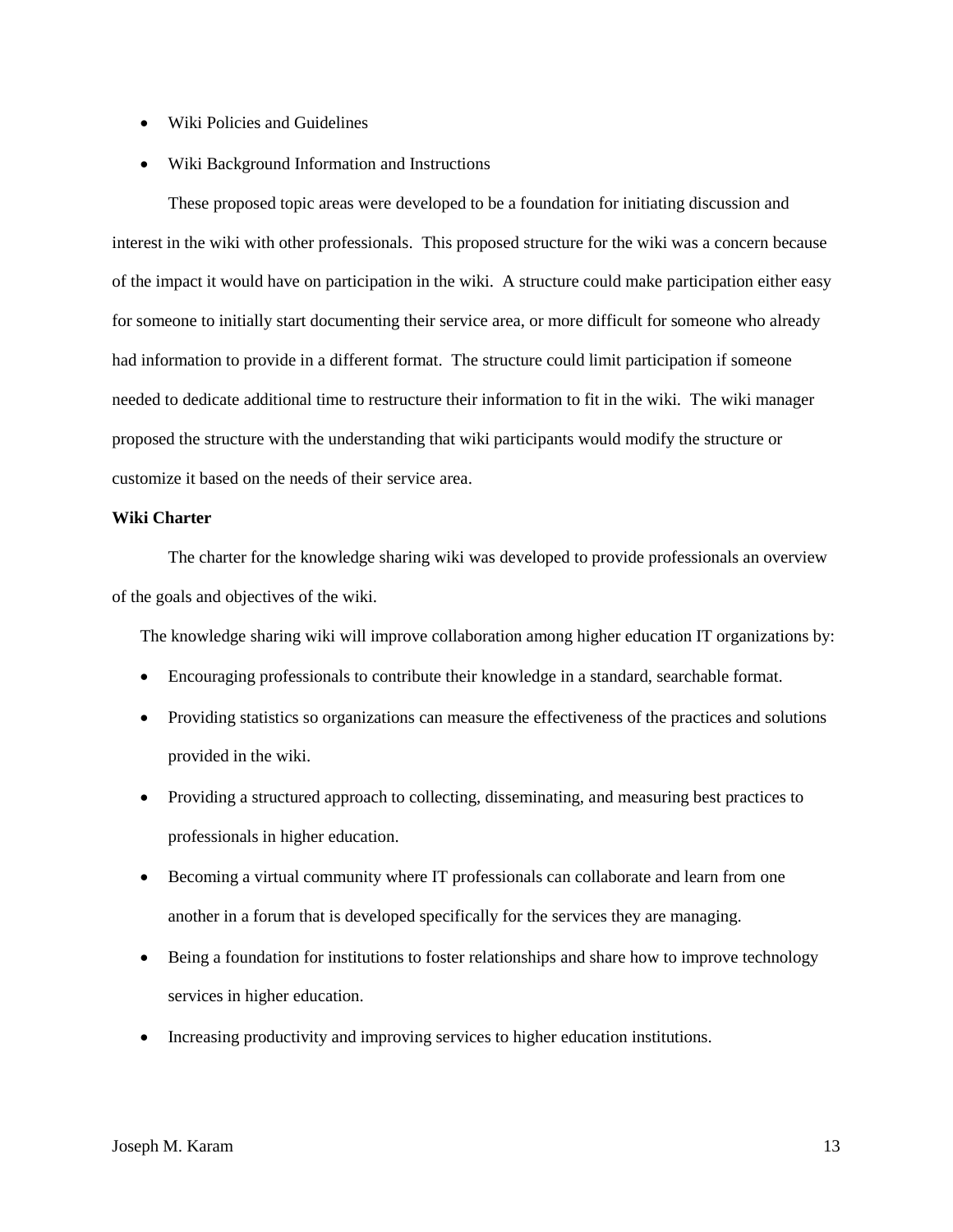- Allowing the information in the wiki to be freely accessible to all IT professionals, students, and administration in higher education.
- Organizing, reviewing, and updating all information in the wiki on a regular basis by expert reviewers.
- Establishing metrics to measure the comprehensiveness, effectiveness, and importance of all information provided in the wiki.

#### <span id="page-14-0"></span>**Wiki Governance**

A wiki governance structure was developed to provide professionals and institutions a defined set of roles and responsibilities for participants in the wiki. This would ensure professionals volunteering to participate in the wiki understood their responsibilities in maintaining the wiki.

#### *Primary Wiki Manager*

- Identifies needs and provides direction for wiki usage
- Resolves any disputes
- Develops initial structure, policies, templates
- Promotes wiki
- Evaluates feedback and recommendations from the community
- Provides reporting on wiki usage

#### *Executive Committee: Four to Five Members*

- Provides recommendations for wiki structure and policies
- Implements modifications to the structure and templates for wiki
- Oversees the wiki content and uses in different areas
- Ensures experts are providing content and updating content in their areas
- Meet via web or phone conference two to four times per year to review direction of the wiki service
- May meet at an Educause conference at least once per year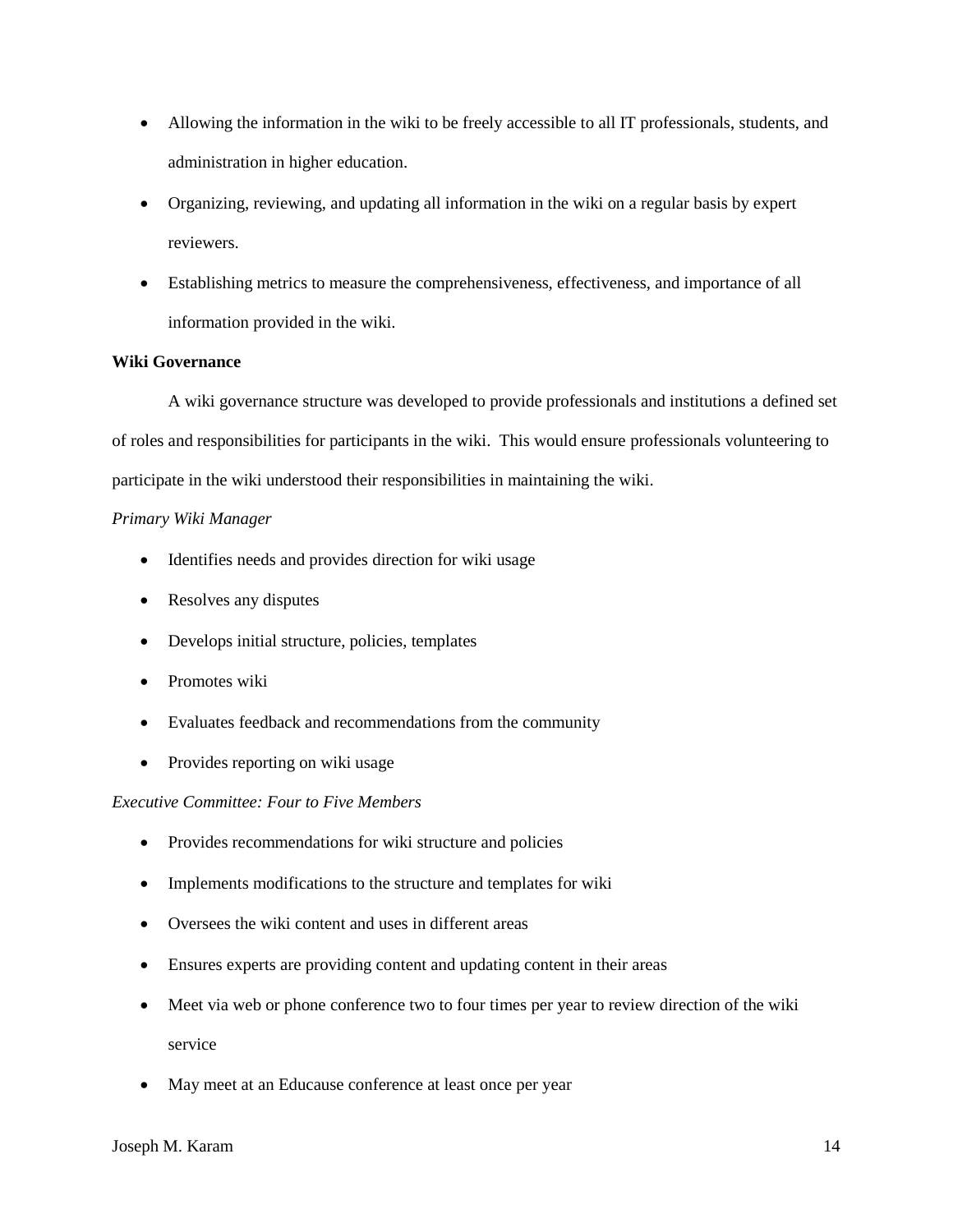#### *Experts*

- Each service area included in the wiki must have at least two to three experts who are willing to post and review content on a regular basis (two to four times per year).
- A calendar index will be created for each service area in the wiki so the experts are reminded to review content.
- Experts will be asked to volunteer via various higher education mailing lists and organization resources.
- Nominations for experts will also be accepted.
- If information in the wiki is outdated, at least two experts should agree to remove the information or update it.
- Experts should join a separate discussion mailing list to receive general wiki administration updates.
- Experts must be a member of Educause

#### *Editors*

- Edit and update specific topic areas in the wiki
- Communicate to experts in their area for feedback and recommendations
- Editors must be a member of Educause to edit the wiki

#### *Participants/viewer*

- Provide feedback and recommendations
- Utilize the wiki service
- Anyone can view the wiki

#### <span id="page-15-0"></span>**Wiki Template**

A template for each service defined in the wiki was developed to provide a standard format for entering information into the wiki. The goal of the template was to make information uniform to view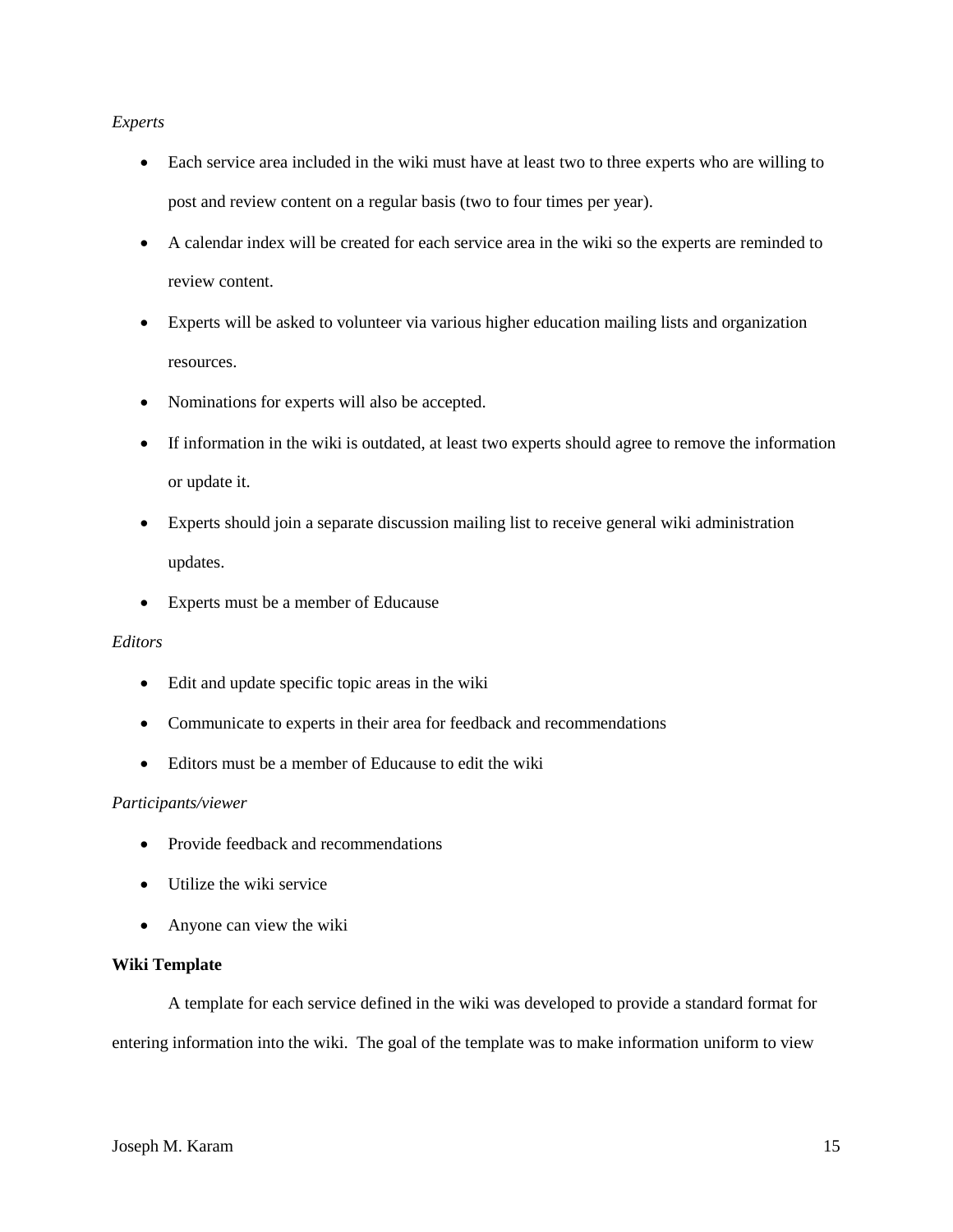and search. Each service area could modify the template as needed, but the template provided a starting point for experts to start defining their service area. The template included the following areas:

**Service overview.** This section is to provide a 2 to 3 sentence description of the purpose of providing the service. This section should address why the service is important/critical to manage in higher education environments.

**Definitions.** This section will define any terms that might need additional explanation to help professionals better understand the service components.

**Successful approaches and options for providing the service.** This section will list alternatives for providing the service. A framework for providing the service will include design recommendations and methodologies to improve efficiencies and processes. Alternative hardware and software products might be listed. Various support models and architectures could be identified. Various management tools can also be included. Advantages and disadvantages to each approach/option should be included.

**Requirements for providing a successful service.** List of items required for ensuring a successful service delivery. Some of these requirements may be generalized or directly related to a specific delivery model and should be noted. Include dependencies on other services required to provide the service listed. **Benefits to providing the service.** List of benefits to the various constituents at the institution (e.g.,

students, faculty, employees, alumni, parents, etc.). Describe how the service can improve efficiencies and support the mission of the institution.

**Recommended options for the service.** Optional items that might be useful when providing the services, but are not critical to the success of the service.

**Costs - approximate costs for products and people.** Costs should be approximated and are not required. These can include one-time costs, annual (on-going) costs, and staff/resourcing costs.

**Staff responsibilities.** Provide a list of responsibilities staff will be required to perform to provide the services. This might include workflows on how the service is supported among different teams in the IT organization.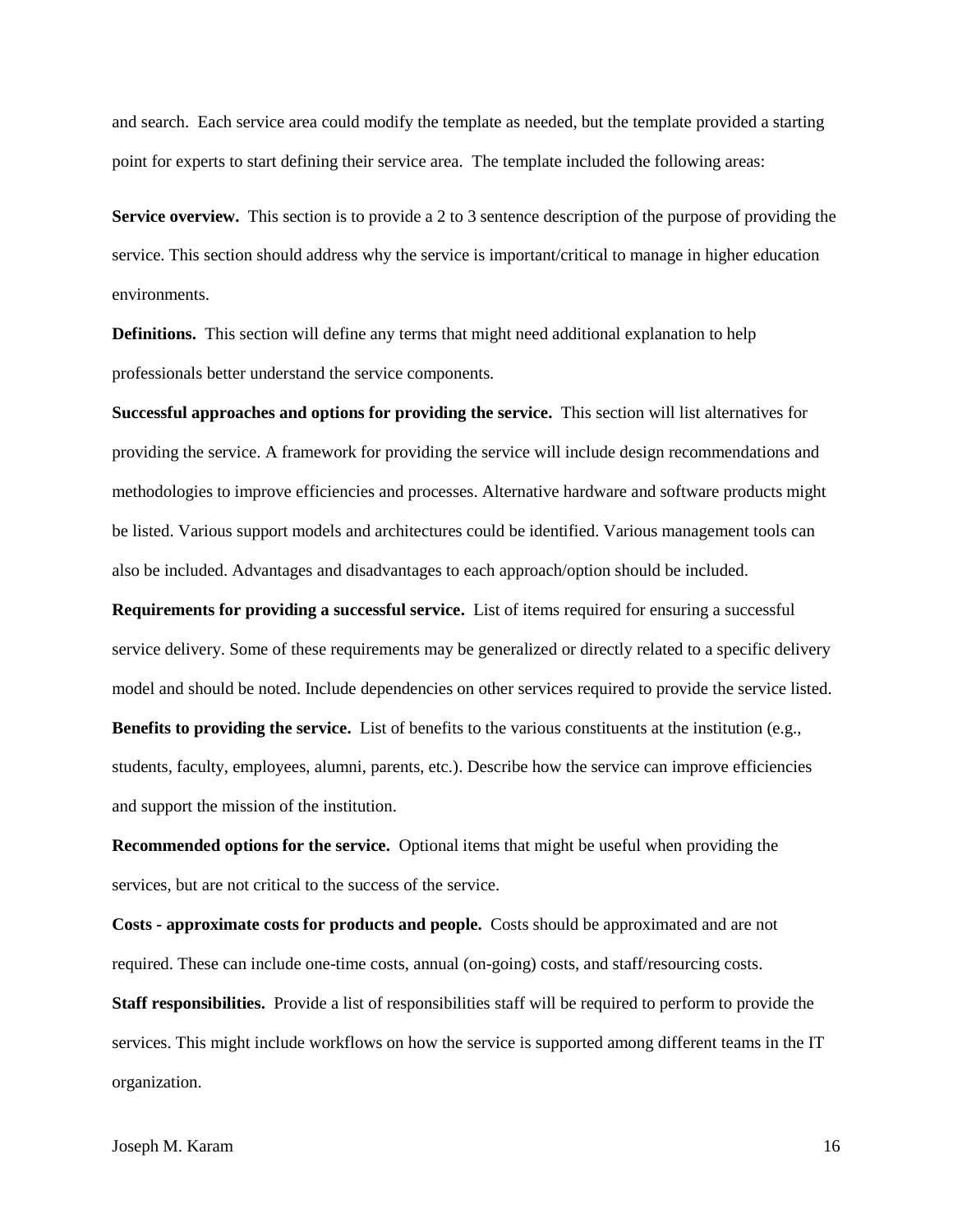**Best practices for providing the service.** Include information regarding engaging stakeholders, tracking and resolving issues, planning the service implementation, training plans, communication plans, and design architectures.

**Risks/Concerns with providing the service.** This area will identify the factors and risks which might cause the service to fail. This area will also discuss how to plan to mitigate those risks. This area should include any potential customizations which might be required to providing the service.

**Institutions using the service.** List institution web sites in this area which provide the services.

**Reference information for expert people in providing service.** If an expert is interested in providing additional information on a service to others, they could list their contact information in this area.

**Mailing list information for the service.** Include information on joining appropriate Educause mailing lists, other higher education mailing lists for learning more about the service.

**Other external resources available for the service.** A list of reputable blogs, vendor web sites, LinkedIn groups, Twitter feeds, or other resources should be included.

#### <span id="page-17-0"></span>**Wiki Policies and Guidelines**

Wiki policies and guidelines provided participants details on how the wiki would be managed and how service areas would be defined in the wiki.

- The knowledge sharing wiki will be an objective and independent resource for documenting and sharing best practices in IT.
- The wiki will not be used for advertising products or services.
- The wiki will not be used as a forum to rate one service offering versus another offering.
- At least three experts need to volunteer to regularly monitor and update a service area for a service to be included in the wiki.
- All services should use the standard template, but the experts can request slight changes in format if necessary.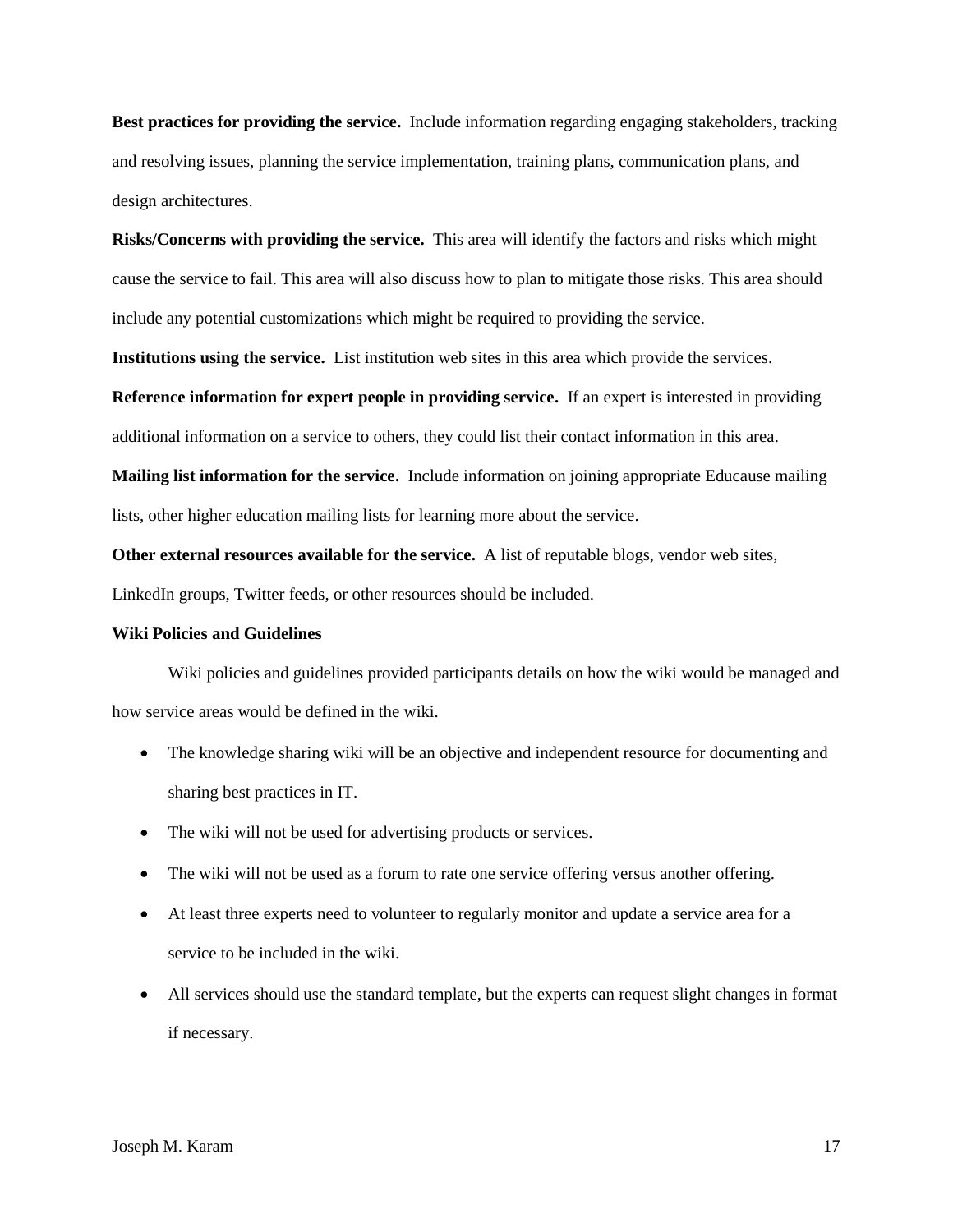- Experts need to complete the initial service template and agree to maintain it at least two times per year.
- If two out of the three experts vote not to include information in the wiki regarding a service, it will not be included.

#### **Wiki Measurements**

<span id="page-18-0"></span>Measuring the effectiveness of the wiki ensures the information being compiled is beneficial and regularly updated for wiki participants. Analytics would be defined to regularly review which services in the wiki are read, reviewed, and edited on a regular basis by participants. A rating scale could also be developed to allow wiki participants to provide immediate feedback on the usefulness of all wiki pages. A rating scale would aid in verifying the wiki content was accurate and updated. The Educause wiki provides editing history of the wiki entries that would be used to determine the frequency a wiki article is being updated. Educause also provides statistics on the number of page views for each wiki. These general statistics would be reported twice per year to the Educause community to show the effectiveness of the wiki and encourage participation. Regularly communicating the wiki usage statistics also would remind professionals to contribute to as well as utilize the wiki.

The executive committee and experts would meet yearly at the Annual Educause Conference to discuss the future of the wiki and recommend any modifications. These meetings would include Educause officials to ensure the wiki was in alignment with other Educause resources. Semi-Annual reviews would take place by the experts in each service area to ensure information is updated and remove any outdated information. Wiki editors would also be reminded quarterly each year to keep their wiki information current and to remove any stale content. These reminders would be defined in a calendaring system to ensure reminders were sent out in a timely manner. Although an initial time investment would be required by experts and editors, the ultimate goal is to decrease the time investment per person as more professionals agree to participate.

Joseph M. Karam 18 IT professionals would be surveyed each year to gauge the effectiveness of the wiki and how it related to the service improvements at their college or university. These surveys would be conducted at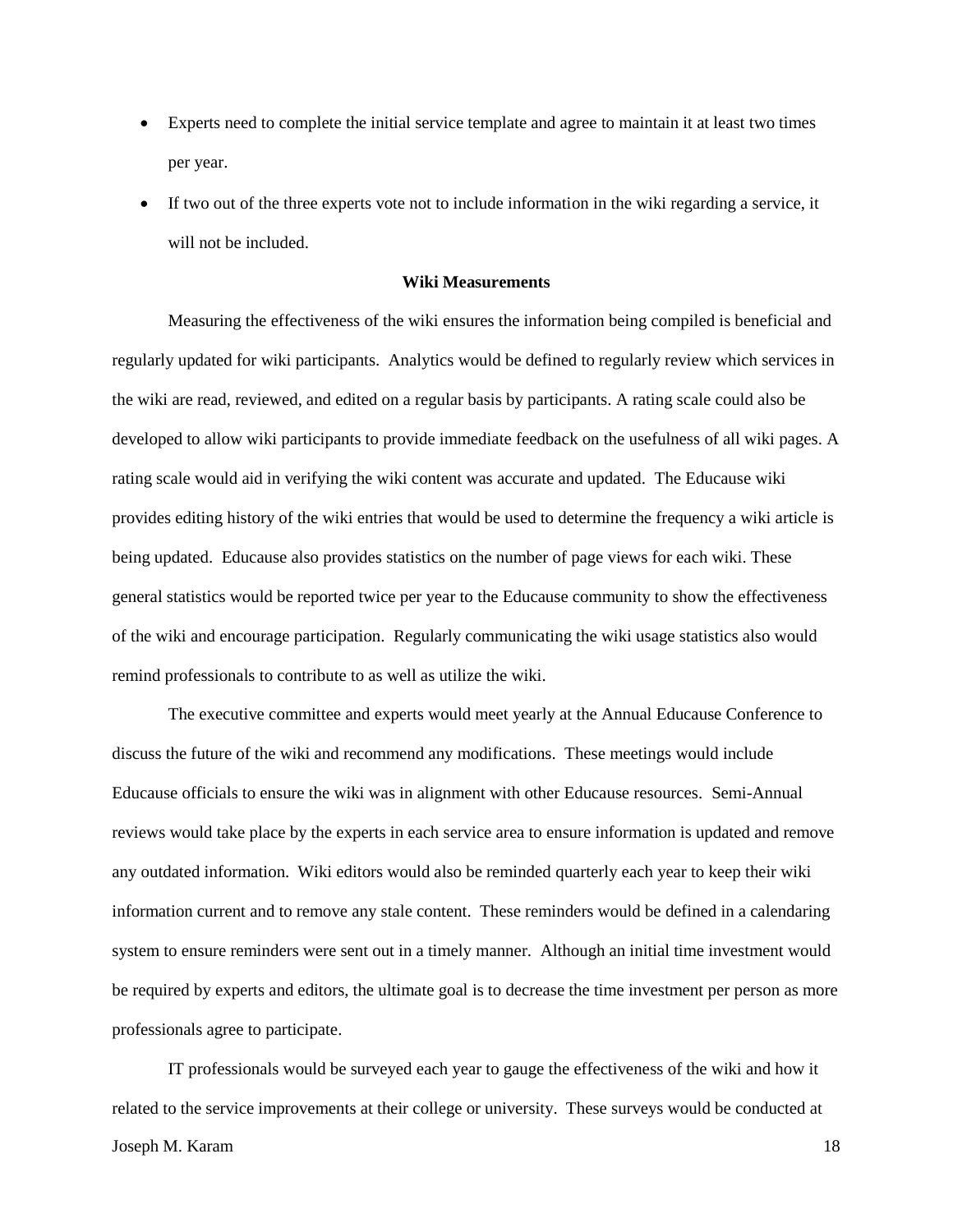different levels of the IT organization, but most importantly at the CIO/Director level. These surveys would be analyzed to determine how IT organization improvements correlated to the service areas being effectively used in the wiki.

#### **Wiki Promotion**

<span id="page-19-0"></span>The primary wiki manager pre-populated the wiki with proposed examples based on a variety of services including electronic mail, spam protection, and other collaborative tools. These examples would provide interested participants ideas of how the services would be defined in the wiki. IT professionals were encouraged to participate in the wiki in February and March 2012. Email solicitations were sent to the following mailing lists:

- Educause User Services Listserv (782 participants)
- Educause Leverage Support Listserv (113 participants)
- Educause Web Administrators ListServ (1538 participants)
- Higher Education E-mail Administrators Listserv (829 participants)
- New Media Consortium Board (10 participants)
- SIGUCCs Listserv (783 participants)
- ResNet Listserv (1540 participants)

Although many IT professionals cross-subscribe to these mailing lists (for example, one professional may be a participant in four of these lists), this was an effective way to quickly reach many IT professionals in communities that encourage collaboration. Promotion for the wiki also was done via Twitter, LinkedIn, and other social networking media. Between January and March 2012, many professionals viewed the wiki main page, background information, and some of the other wiki content (over 1,000 views). According to Educause, by the end of January 2012, over 200 unique professionals viewed the wiki. Many professionals sent positive responses indicating an interest in participating. Some sample responses included:

*"This sounds really interesting. Please keep me in the loop."*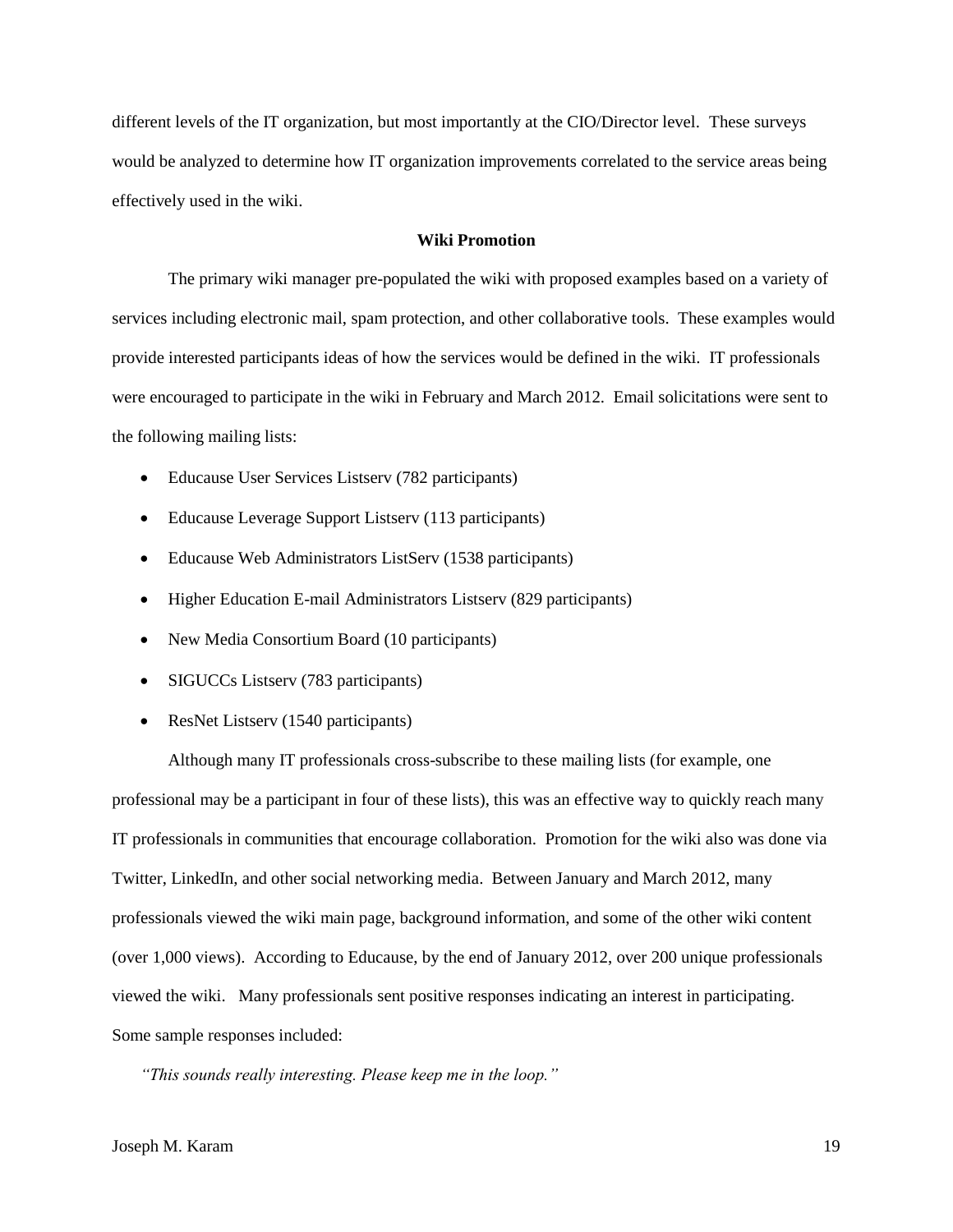*"I would love to participate. This fits perfectly with a current project."*

*"I'm highly interested in this knowledge sharing wiki. I have been looking for something similar to put some energy into. I have many thoughts to share about best practices in computer lab management, and see myself contributing to these areas: Collaboration, Mobile Devices, Desktop Management, Distance Learning, Video Conferencing and Scripting and Automation. Let me know how I can help."*

*"Count me in! Sign me up."*

*"I'm still interested but just haven't had the time. I still think this is a valuable project. If you could send me a template it may help."*

*"I am definitely still interested and can probably put some work into a topic over the next week." "In general, my areas of expertise lie primarily in e-mail and collaboration technologies, which look like they have a start in the Wiki already. My real strength is in the scripting required to efficiently manage systems and users on the large scale that we typically deal with in an EDU environment. Is there a thought to include in the wiki best practices, tips, etc. on this type of thing? I'm thinking that most of the solutions, tips, and ideas that I can provide will fall under the service areas that you've defined (i.e. Server Management, Electronic Mail, Collaboration, Desktop Management). As I'm thinking, though, perhaps a top-level category about scripting and automation would be a good idea, to house information of a more general nature that may not specifically be tied to one of the defined service areas. Some of this information may be as basic general best practices in managing/documenting code and could get more specific into setting up various coding environments (i.e. PowerShell remoting).*

*I'm really just thinking out loud, not knowing how in-depth this wiki is intended to go. Is it intended to me more high-level information or is there a thought of providing specific "here's how you can accomplish this particular task" kind of information?"*

Joseph M. Karam 20 *"I think that having an information sharing wiki between higher education IT folk is an excellent idea. There is such a vast amount of knowledge and experience out there. Some of the listserves and*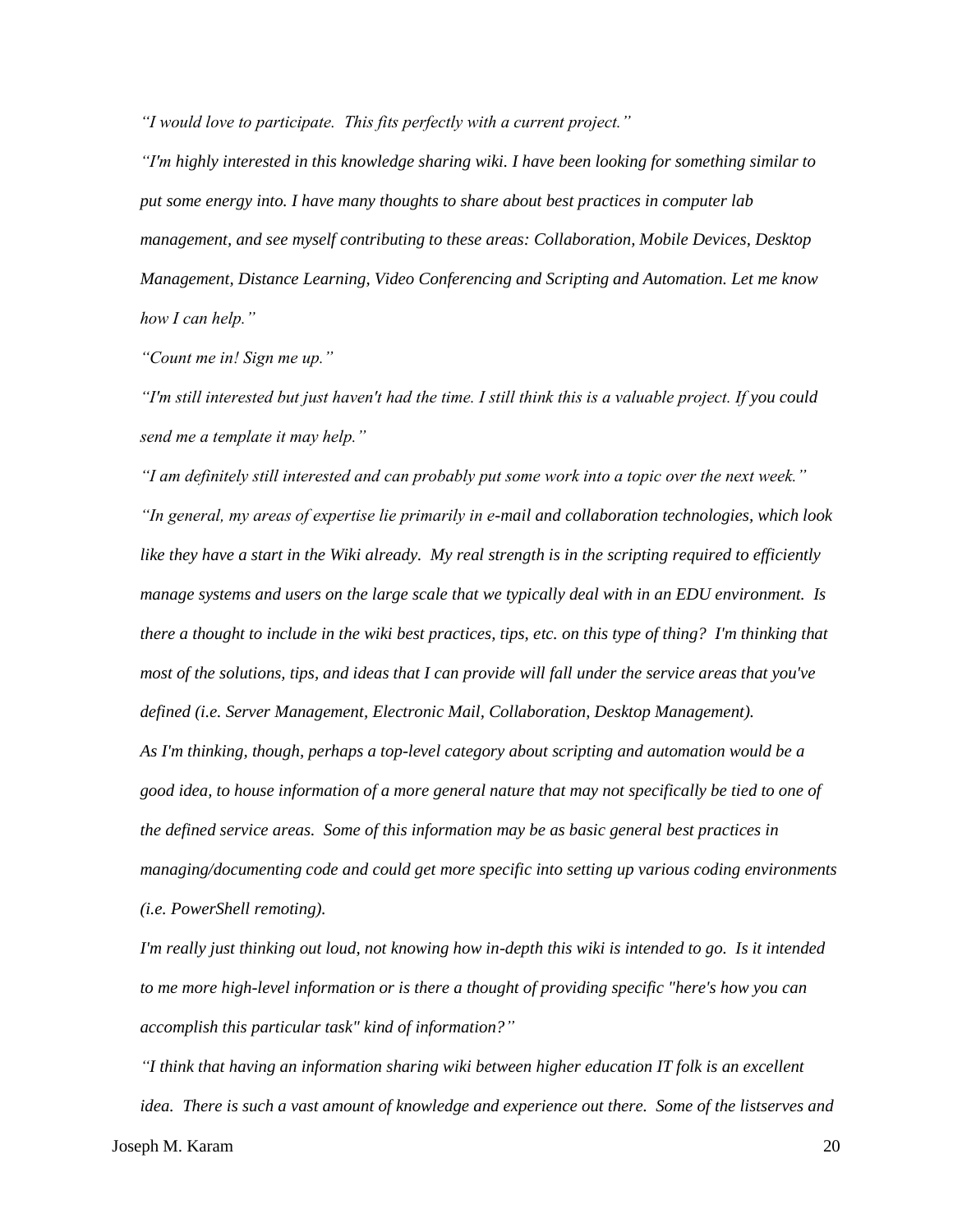*things are extremely helpful, but sometimes it's hard to know about them when you are new in the field. Educause seems like the ideal place to do this and point to other sources of information (i.e. the HiEd-EmailAdmin list)."*

*". . . we just created a printer best practice document for on network devices. I am afraid it doesn't fit extremely well in your service template without a lot of time editing. I think this sharing wiki is a great idea and look forward to see it developing."*

*". . . in the spirit of true community of practice, I think the idea of an open Wiki such as this would only benefit the true academic IT service providers who believe in sharing with the community the successes, failures, challenges and vision of technology in education.*

*It is interesting to see some institutions operate in a corporate manner by sharing only within their 'inner circle'. I have noticed this more so with IT organizations that have basically built their internal structure by hiring corporate IT individuals who have a difficult time adapting to the academic environment where teaching and learning are most important. We are all a community of learners and teachers."*

These comments were sent to the wiki manager from IT professionals at community colleges, small four year colleges, large universities, and public and private colleges. The comments were generally positive and encouraging. However, the enthusiasm of these professionals did not lead to any professional contributing to the wiki, or any other collaboration. Several requests were made to these professionals to ask them to contribute anything they could, but lack of time seemed to be the major issue professionals had to contributing to the wiki.

#### **Wiki Outreach**

<span id="page-21-0"></span>In March 2012 the community knowledge sharing wiki was presented to the Office of Information Technology Leadership Group at Princeton University. This group comprises approximately forty IT managers from a variety of areas in the Office of Information Technology at Princeton. The wiki presentation received a positive response, but only four managers were interested in providing content to the wiki. Several smaller meetings and email exchanges took place to encourage participation, but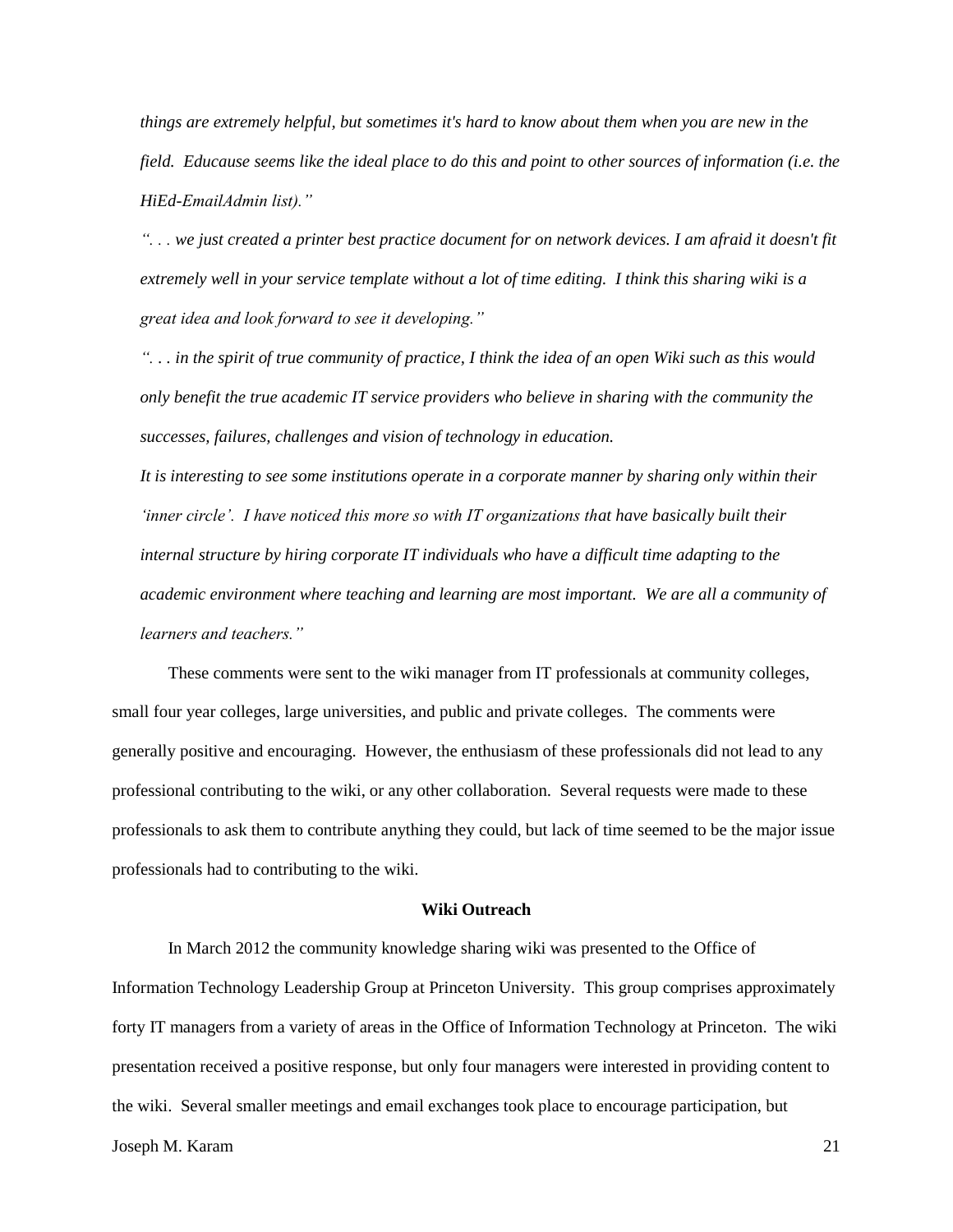professionals lacked the time to contribute. Some professionals also requested other professionals start contributing to the wiki before they would participate. The managers described being uneasy selfidentifying themselves as an "expert" in a service area before others agreed to participate. Others explained that although a wiki was a good idea, they already had numerous resources they used in their daily work and were not in any need of an additional resource. Ultimately, the Leadership Group did not endorse the wiki project as an initiative they wanted to move forward and they did not promote the wiki with their individual teams.

In April 2012 the community knowledge sharing wiki was presented to approximately thirty IT professionals at Hamilton College via a video web conference. The reaction to the wiki was very similar to the reaction of other professionals. The majority of professionals felt the wiki was a good idea, but most agreed they did not have the time to contribute, or the need for another resource to use. The structure of the wiki was also brought up as a potential issue because the structure did not have flexibility to provide information for novice service providers versus more experienced professionals. Also, the wiki structure did not provide professionals an easy method to review comparison data between services. This would enable professionals to better understand differences and similarities when investigating a new application to provide a service. The Vice President for IT at Hamilton also noted he has attempted for years for institutions to share their product evaluations and other best practices with each other using different structured and unstructured methods, and all attempts failed to produce any collaboration opportunities.

These presentations were helpful to provide direct feedback regarding the wiki. Conceptually, professionals liked the idea of having a wiki and possibly engaging using it if others started the work in populating it. However, none of these professionals were willing to take the first step to actually begin working on a wiki for their service area.

#### **Competing Wiki Efforts**

<span id="page-22-0"></span>Other IT professionals in higher education also have simultaneous wiki initiatives causing some confusion with the knowledge sharing wiki. Specifically, Indiana University (IU) is encouraging other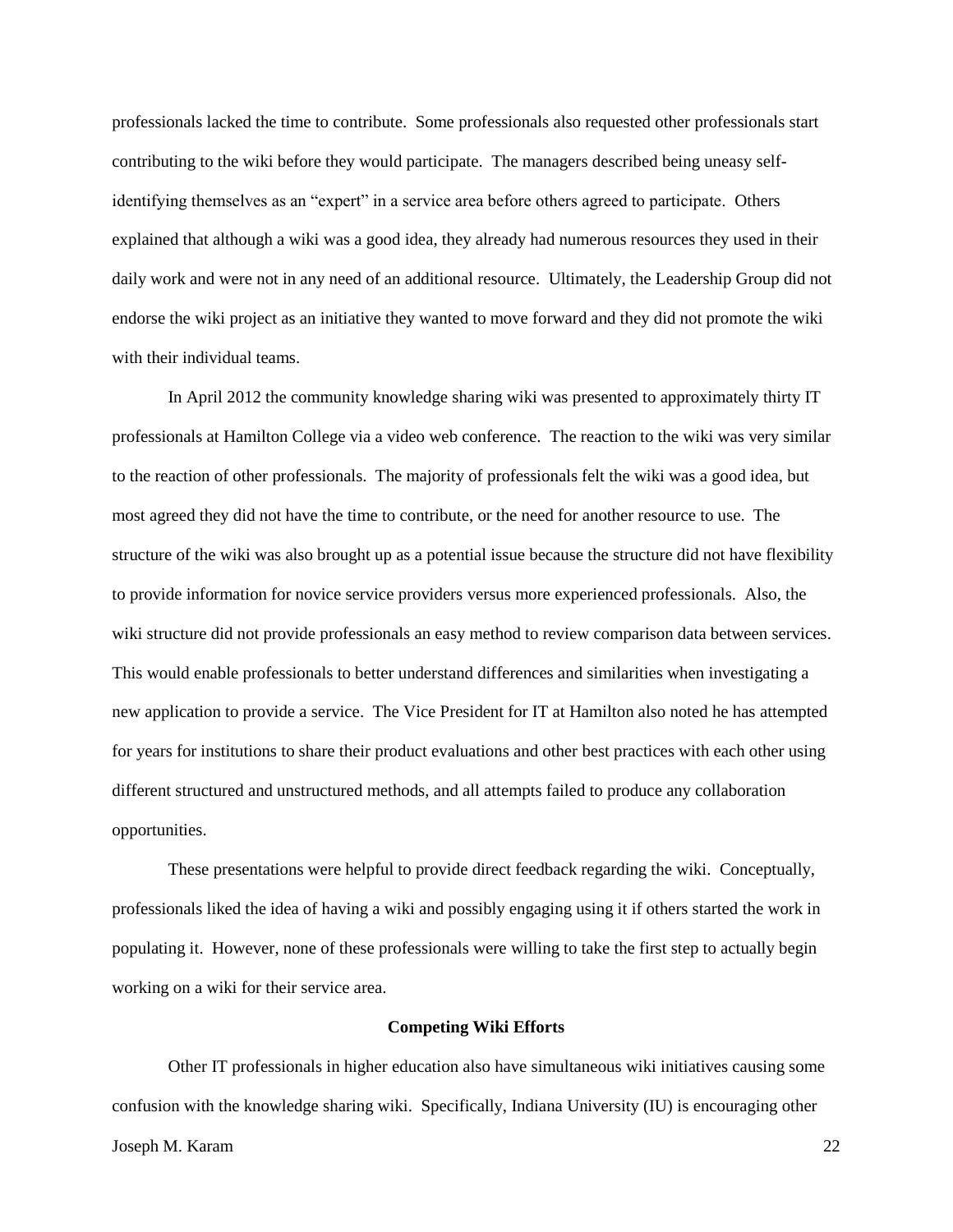institutions to join their wiki for end user support information. The IU wiki is geared toward collecting common solutions to technology problems that all higher education institutions may address with their faculty, students, and staff. The knowledge sharing wiki's purpose is for IT professionals to share knowledge and best practices. While the IU wiki and the knowledge sharing wiki had different goals, there was confusion among professionals regarding the differences between the two wikis. In addition, the manager of the IU wiki also discussed problems with wiki adoption and encouraging other institutions to participate. At that time, the IU wiki was populated with IU information and no other institutions were participating.

Other Educause constituent groups had already started wikis for their groups. The Educause Project Management Group already had started a wiki and had no immediate need to use the community knowledge sharing wiki. Also, the New Media Consortium had a wiki in place for some of their functional groups. These groups were not interested in moving their information into the knowledge sharing wiki. Most of the information available in the other Educause group wikis was outdated, not well structured, and not collaborative in nature.

#### **Survey Results**

<span id="page-23-0"></span>After four months of unsuccessfully obtaining professionals' participation in the knowledge sharing wiki, further marketing and promotion of the wiki was suspended in May 2012. Additional analysis and review was required to understand why no professionals chose to actively participate in the wiki. In June 2012, a survey was developed to analyze the concerns and issues professionals had with participating in the wiki. The survey contained eight questions and the responses were collected anonymously using the Qualtrics survey tool. After receiving IRB approval in July 2012, the survey was distributed to approximately 3,500 IT professionals who were sent the original invitation to participate, asking for feedback regarding the wiki (see **Appendix A** for a copy of the letter sent to the professionals).

The timing of the survey likely impacted the response rate for at least two reasons. First, the survey was distributed during potential respondents' summer vacations. Second, the length of time that had lapsed from the initial wiki announcements in February 2012 to the survey announcement in July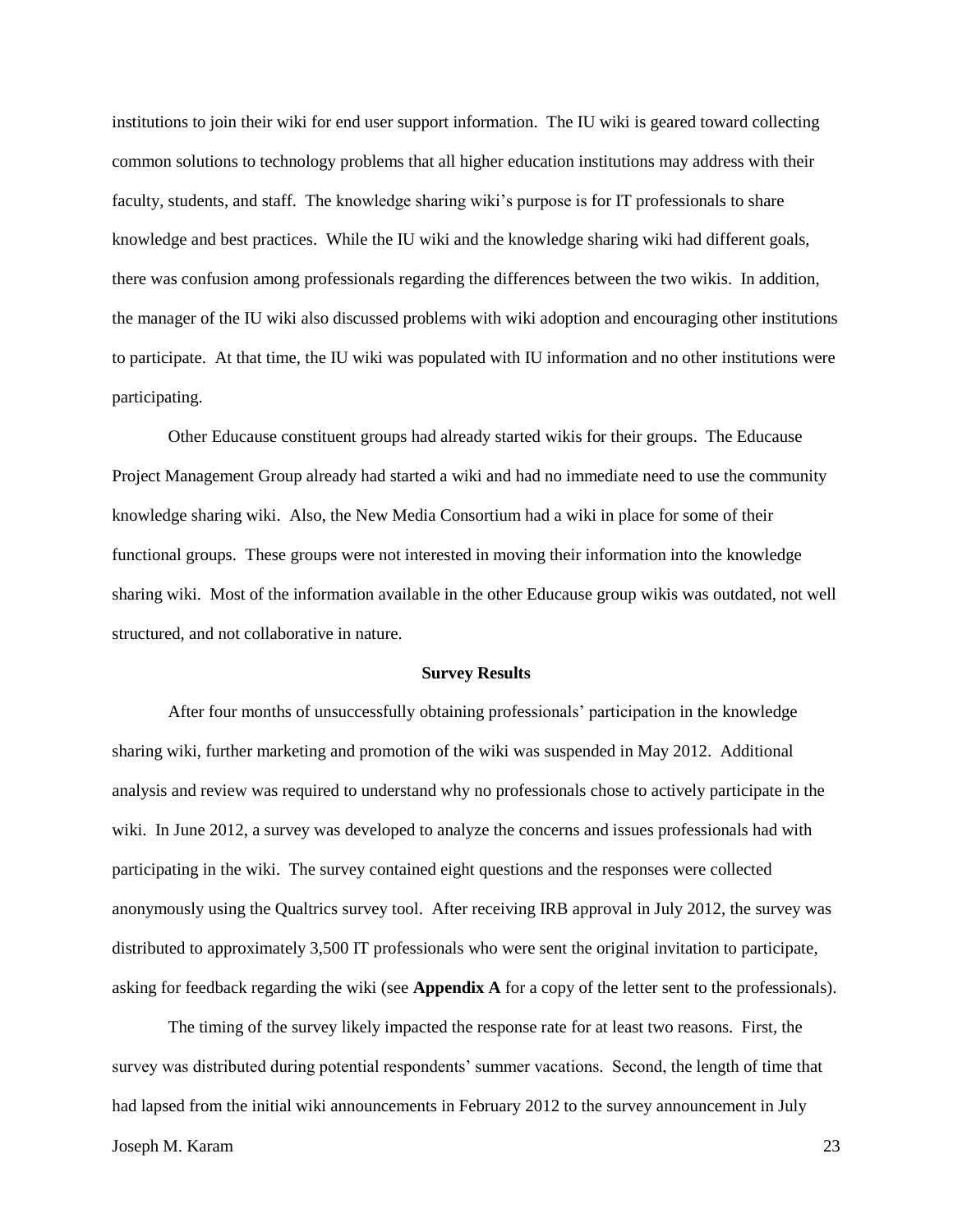2012 resulted in some professionals not remembering receiving the initial wiki announcements. Overall, 123 professionals responded to the survey (approximately 3.5% response rate). There was a clear trend in many of the survey results.

#### <span id="page-24-0"></span>**Item Analysis**

#### **1. When I received the initial announcement regarding the knowledge sharing wiki at Educause: (check any that apply)**

| # | Answer'                                                       | Response | $\frac{0}{0}$ |
|---|---------------------------------------------------------------|----------|---------------|
|   | I was very interested in participating in the wiki.           | 17       | 14%           |
| 2 | I had no interest in participating in the wiki.               | 30       | 25%           |
|   | I did not understand the purpose of the wiki.                 | 14       | 11%           |
|   | I do not remember reading any announcement about<br>the wiki. | 67       | 55%           |

| <b>Statistic</b>       | Value |  |
|------------------------|-------|--|
| Min Value              |       |  |
| Max Value              | Δ     |  |
| <b>Total Responses</b> | 122   |  |

Many professionals did not recall receiving, or reading, the initial announcements regarding the wiki in February and March 2012. This was partially due to the time frame that had lapsed between the initial wiki announcements and the survey request announcement. This could also be due to many professionals not regularly reading postings to the mailing lists and missing the announcements. Increasing targeted marketing of the wiki could have improved participation and awareness of the wiki by contacting higher education IT departments directly and offering presentations and training. However, the two targeted presentations provided to IT professionals at Princeton University and Hamilton College had similar results yielding no participation in the wiki.

The percentage of professionals interested in participating in the wiki was low, but this is typical for most wiki initiatives. If this small group of interested professionals was able to provide content to the wiki, the wiki had the potential to grow into a useful tool for IT professionals. The benefits of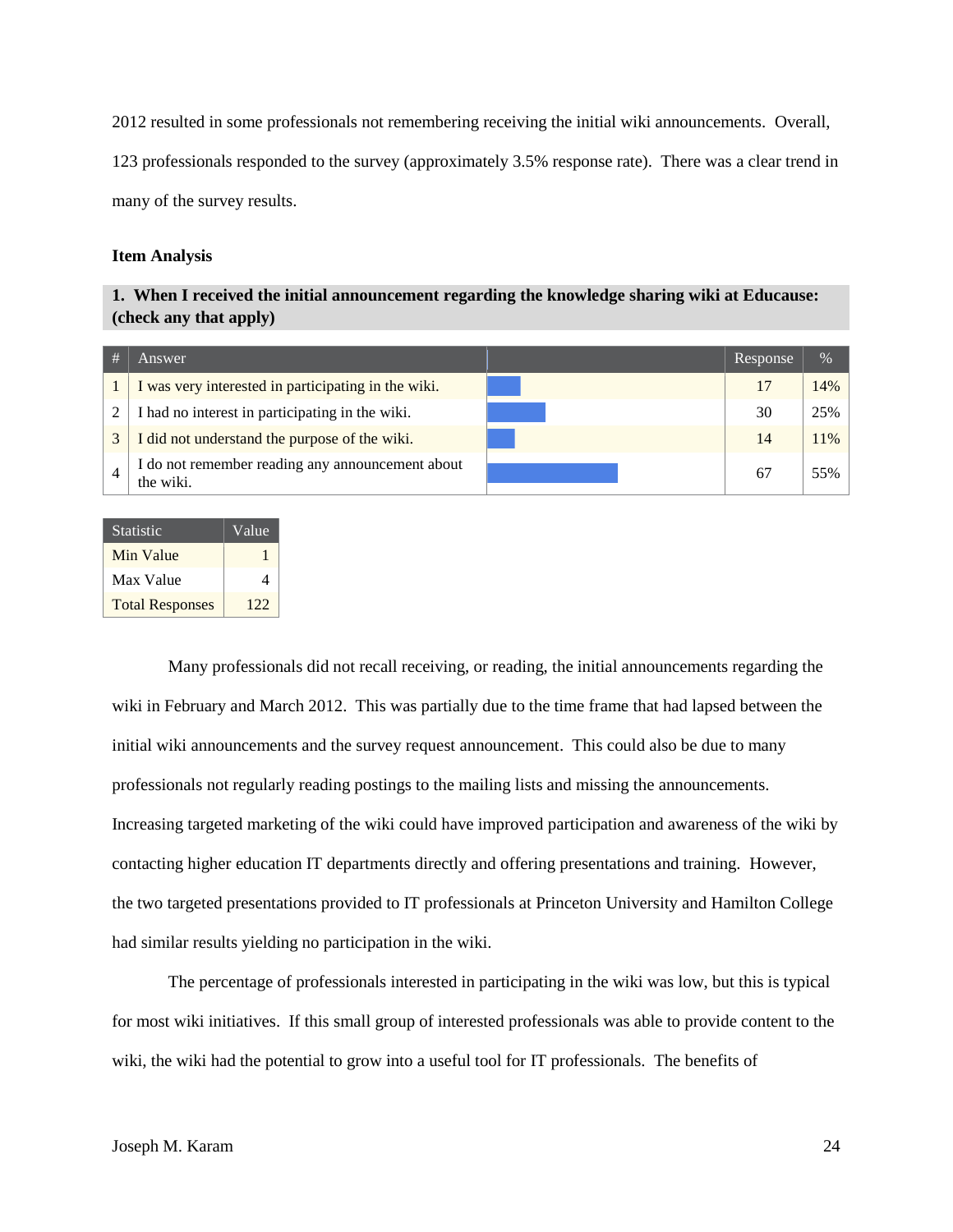participating in the wiki needed to be more meaningful for professionals to see the value of investing their

time in the wiki.

|  |  |  |  | 2. After viewing the knowledge sharing wiki being proposed: (check any that apply) |  |
|--|--|--|--|------------------------------------------------------------------------------------|--|
|  |  |  |  |                                                                                    |  |

| #              | Answer                                                                                  | Response | $\%$ |
|----------------|-----------------------------------------------------------------------------------------|----------|------|
|                | I was interested in actively participating in the wiki in the<br>format being proposed. | 12       | 11%  |
|                | I was confused by the structure and format of the wiki being<br>proposed.               | 6        | 5%   |
| 3              | I was interested in only viewing the wiki after it was<br>established.                  | 25       | 22%  |
| $\overline{4}$ | I had no interest in participating in the wiki.                                         | 16       | 14%  |
|                | I never viewed the wiki web site.                                                       | 65       | 58%  |

| <b>Statistic</b>       | Value |
|------------------------|-------|
| Min Value              |       |
| Max Value              | 5     |
| <b>Total Responses</b> | 113   |

The responses are consistent with the professionals who did not know there was a wiki being promoted. Most professionals never viewed the wiki site either because they missed, or ignored, the initial announcements of the wiki or they were not interested in the wiki as a useful resource. Only a small percentage of professionals who did view the wiki had an interest in actively participating in the wiki. This is very common for most wiki implementations and these professionals could have served as the core group needed to establish the wiki. The largest percentage of professionals who viewed the wiki (22%) was interested in viewing the wiki after it was established, but not actively participating. Once the wiki was established, there would have been more opportunities for collaboration and participation.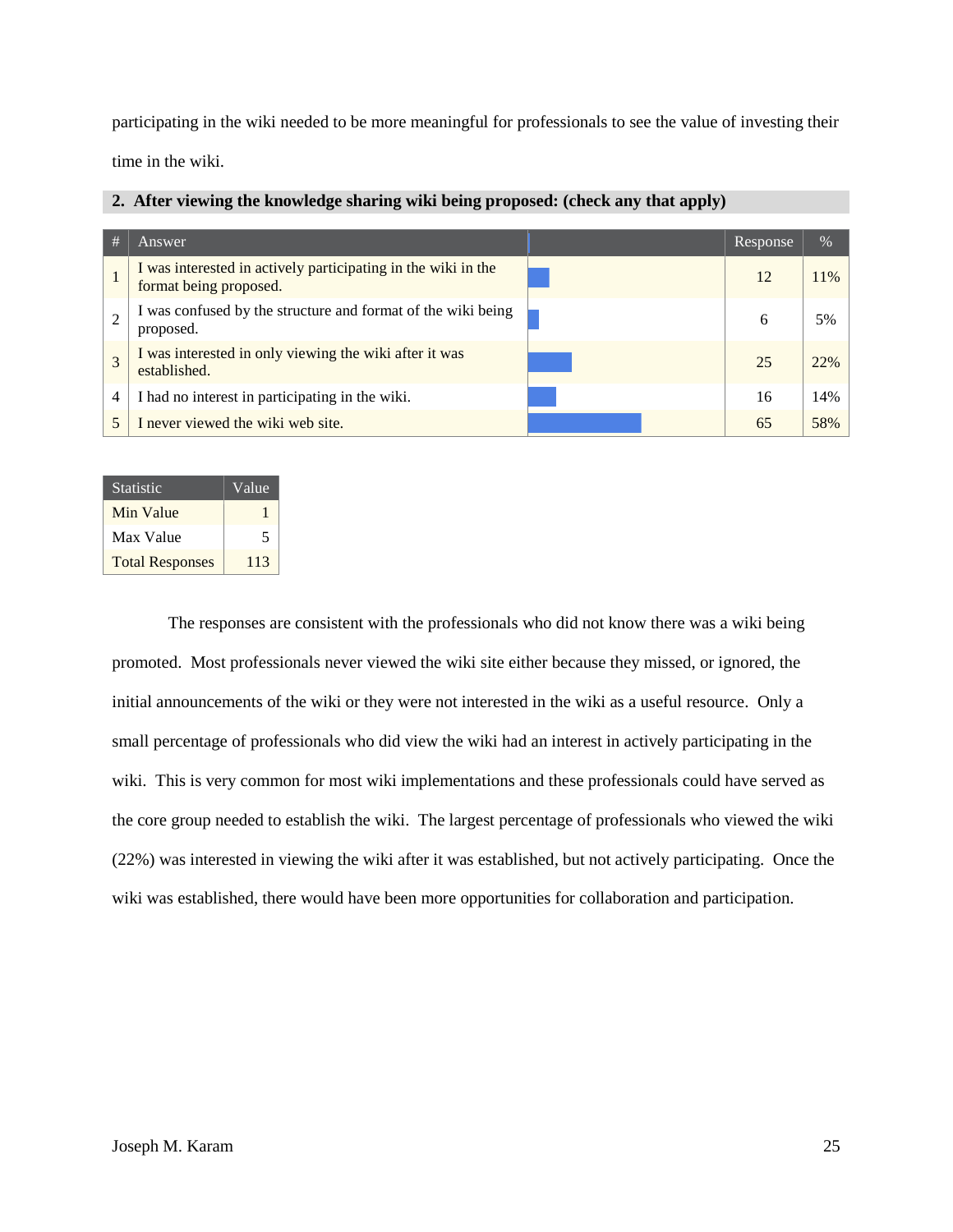**3. If more information were available in the knowledge sharing wiki, would you read the wiki on a regular basis?**

| #              | Answer                                                     | Response       | %     |
|----------------|------------------------------------------------------------|----------------|-------|
| 1              | Yes, I would read the wiki at least once per week.         | 16             | 13%   |
| $\overline{2}$ | Yes, I would read the wiki more than once per<br>week.     | $\overline{0}$ | $0\%$ |
| $\overline{3}$ | Yes, I would read the wiki at least once per<br>month.     | 15             | 13%   |
| $\overline{4}$ | Yes, I would read the wiki, but not on a regular<br>basis. | 71             | 60%   |
| 5              | No, I would not read the wiki.                             | 17             | 14%   |
|                | Total                                                      | 119            | 100%  |

| <b>Statistic</b>          | Value |
|---------------------------|-------|
| <b>Min Value</b>          |       |
| Max Value                 | 5     |
| Mean                      | 3.61  |
| Variance                  | 1.34  |
| <b>Standard Deviation</b> | 1.16  |
| <b>Total Responses</b>    | 119   |

The large majority (60%) of professionals who responded to the question would read the wiki, but not on a regular basis. An equal percentage of respondents felt they would read the wiki at least weekly and monthly. Some respondents did ask if the wiki contained any notification mechanisms to alert professionals if new content was posted or modified. This feature might increase the frequency professionals would view content in the wiki and actively participate in the wiki. Many IT professionals are accustomed to frequently receiving electronic information and quickly judging its usefulness. Conversely, IT professionals actively seeking information from a resource, such as a wiki, occurs much less frequently and irregularly. Therefore, convincing professionals to visit the wiki would require regular reminders and encouragement. Educause was also willing to provide additional resources to promote the wiki after a core group was established to participate in the wiki.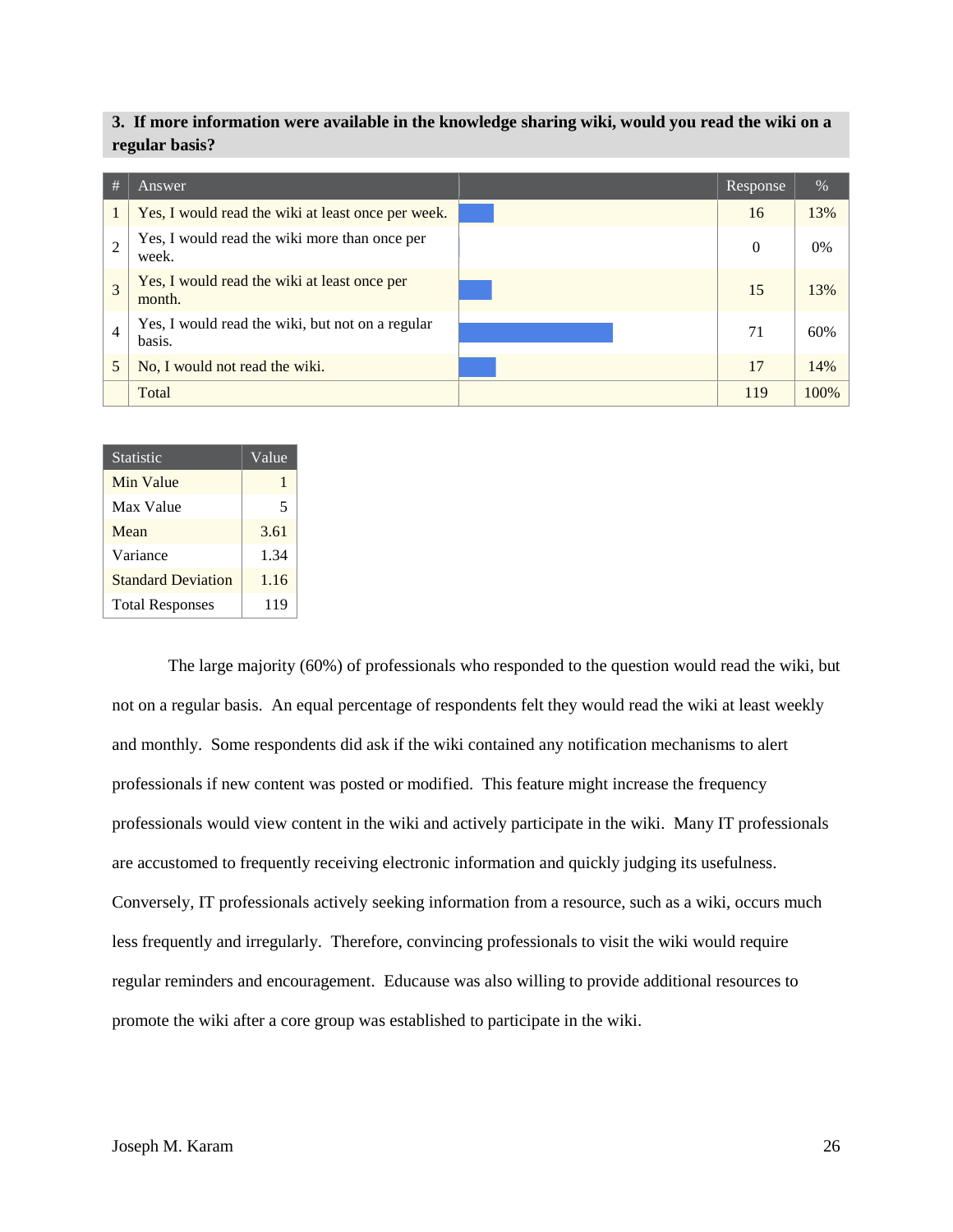#### **4. If more information were published by your peers in the knowledge sharing wiki, would you be likely to add or modify content?**

| # | Answer                                                  | <b>Response</b> | $\%$  |
|---|---------------------------------------------------------|-----------------|-------|
|   | Yes, I would contribute to the wiki weekly.             |                 | $1\%$ |
|   | Yes, I would contribute to the wiki monthly.            | 6               | 5%    |
|   | Yes, I would contribute to the wiki when I had<br>time. | 81              | 69%   |
| 4 | No, I would not contribute to the wiki.                 | 29              | 25%   |
|   | Total                                                   | 117             | 100%  |

| Statistic                 | Value |
|---------------------------|-------|
| Min Value                 |       |
| Max Value                 |       |
| Mean                      | 3.18  |
| Variance                  | 0.30  |
| <b>Standard Deviation</b> | 0.55  |
| <b>Total Responses</b>    | 117   |

The responses to this question show that if there was more content and a core group of professionals willing to start and maintain the wiki, there could have been momentum for professionals to use the wiki and expand its use. Many professionals at different levels would find the wiki beneficial and would contribute content to the community as the wiki expanded. As previously mentioned, many IT professionals were apprehensive about identifying themselves as a self-proclaimed "expert" in a service area and preferred to contribute only after experts established service areas in the wiki.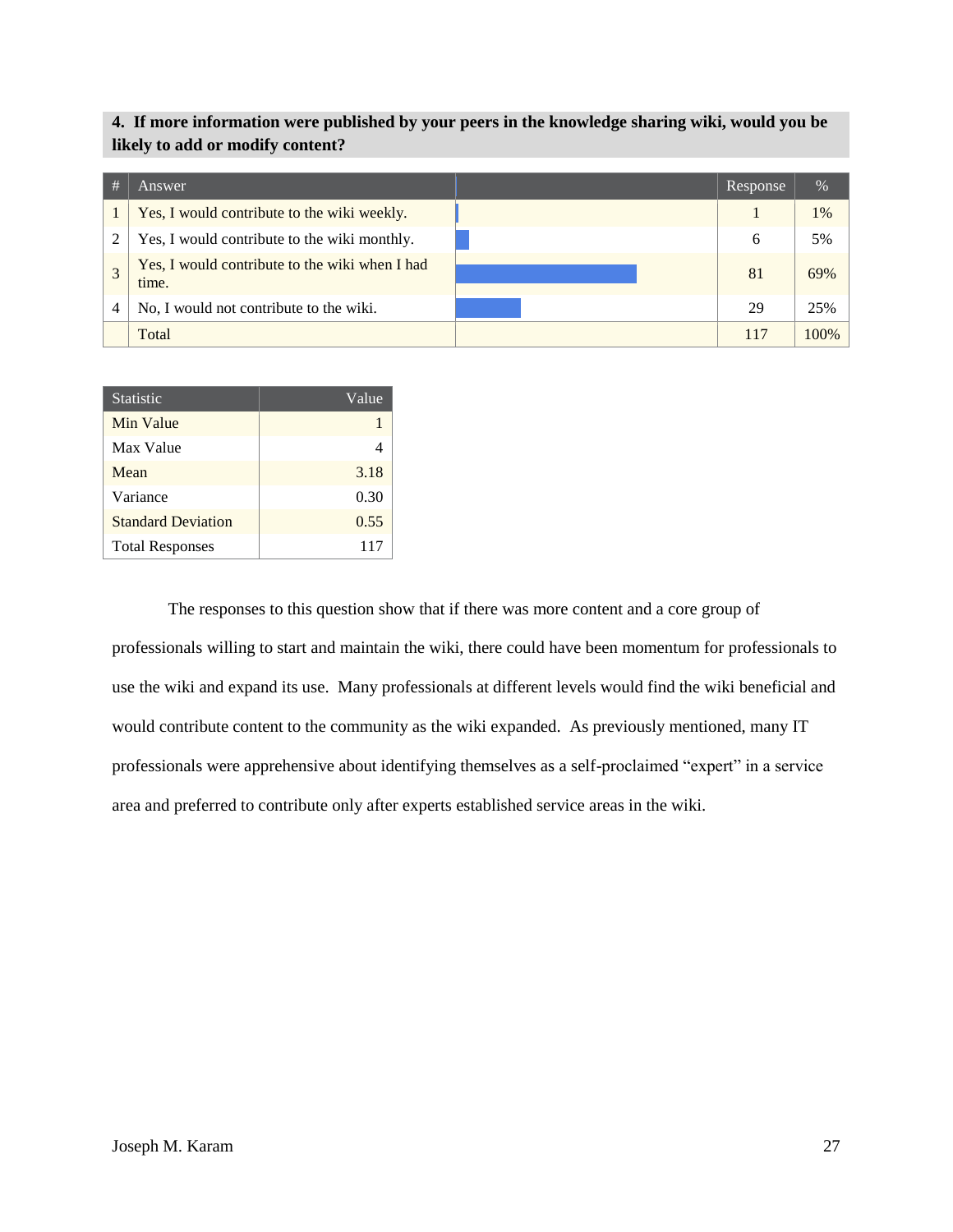**5. Please rank order the reasons you chose NOT to participate in the wiki (1 being the top reason you chose not to contribute, 9 being the least reason you chose not to contribute).**

| #               | Answer                                                    |                | $\overline{2}$ | 3  | $\overline{4}$ | 5              | 6              |                | $\overline{8}$ | 9  | Responses |
|-----------------|-----------------------------------------------------------|----------------|----------------|----|----------------|----------------|----------------|----------------|----------------|----|-----------|
| $\bf{I}$        | a. Not enough time to contribute                          | 57             | 16             | 7  | 9              | $\overline{2}$ | 5              | 2              |                | 3  | 102       |
| $\overline{2}$  | b. Wiki is too structured                                 |                | 4              | 8  | 13             | 15             | 8              | 14             | 13             | 19 | 95        |
| 3               | c. No one will ever use it                                | 5              | 11             | 16 | 11             | 12             | 15             | 10             | 9              | 6  | 95        |
| 4               | d. Too difficult to maintain                              | $\overline{2}$ | 9              | 21 | 15             | 20             | 9              | 11             | 3              | 2  | 92        |
| $5\overline{)}$ | e. Anxiety over editing others content                    | $\overline{2}$ | 9              | 9  | 5              | 13             | 15             | 14             | 15             | 10 | 92        |
| 6               | f. Will not receive any incentive for contributions       | 4              |                | 6  | 8              | 10             | 14             | 14             | 16             | 16 | 89        |
| $\overline{7}$  | g. Management does not recognize contributions            | 5              | 9              | 9  | 12             | 8              | $\overline{7}$ | 11             | 23             | 8  | 92        |
| 8               | h. Needed more training to use the wiki tools             | $\overline{c}$ | 5              | 10 | 13             | 6              | 9              | 15             | 12             | 23 | 95        |
| 9               | i. I have too many other resources and tools<br>available | 28             | 34             | 11 | $\overline{7}$ | 8              | $\overline{7}$ | $\overline{2}$ | $\Omega$       | 5  | 102       |
|                 | Total                                                     | 106            | 98             | 97 | 93             | 94             | 89             | 93             | 92             | 92 |           |

| <b>Statistic</b>             | a. Not<br>enough<br>time to<br>contribute | b. Wiki is<br>too<br>structured | c. No<br>one<br>will<br>ever<br>use it | d. Too<br>difficult<br>to<br>maintain | e.<br>Anxiety<br>over<br>editing<br>others<br>content | f. Will not<br>receive any<br>incentive for<br>contributions | g.<br>Management<br>does not<br>recognize<br>contributions | h.<br>Needed<br>more<br>training<br>to use<br>the<br>wiki<br>tools | i. I have<br>too many<br>other<br>resources<br>and tools<br>available |
|------------------------------|-------------------------------------------|---------------------------------|----------------------------------------|---------------------------------------|-------------------------------------------------------|--------------------------------------------------------------|------------------------------------------------------------|--------------------------------------------------------------------|-----------------------------------------------------------------------|
| Min Value                    | $\mathbf{1}$                              | $\mathbf{1}$                    | $\mathbf{1}$                           | $\mathbf{1}$                          | $\mathbf{1}$                                          | $\mathbf{1}$                                                 | $\mathbf{1}$                                               | $\mathbf{1}$                                                       | $\mathbf{1}$                                                          |
| Max<br>Value                 | 9                                         | 9                               | 9                                      | 9                                     | 9                                                     | 9                                                            | 9                                                          | 9                                                                  | 9                                                                     |
| Mean                         | 2.30                                      | 6.12                            | 4.89                                   | 4.52                                  | 5.76                                                  | 6.29                                                         | 5.58                                                       | 6.17                                                               | 2.92                                                                  |
| Variance                     | 4.17                                      | 4.93                            | 5.16                                   | 3.33                                  | 5.13                                                  | 4.85                                                         | 6.20                                                       | 5.80                                                               | 4.55                                                                  |
| <b>Standard</b><br>Deviation | 2.04                                      | 2.22                            | 2.27                                   | 1.82                                  | 2.26                                                  | 2.20                                                         | 2.49                                                       | 2.41                                                               | 2.13                                                                  |
| Total<br>Responses           | 102                                       | 95                              | 95                                     | 92                                    | 92                                                    | 89                                                           | 92                                                         | 95                                                                 | 102                                                                   |

There are two reasons that are clearly the primary issues professionals have with participating in the wiki. Primarily, professionals feel they simply do not have time to contribute to the wiki.

Professionals also feel there are plenty of other resources and tools available to use for learning about best practices. Although the wiki would take some time to initially get started, the more professionals became involved, they would realize it would not take much individual time to maintain since it would be maintained by the community. Also, professionals did not see the benefit of having a dedicated wiki for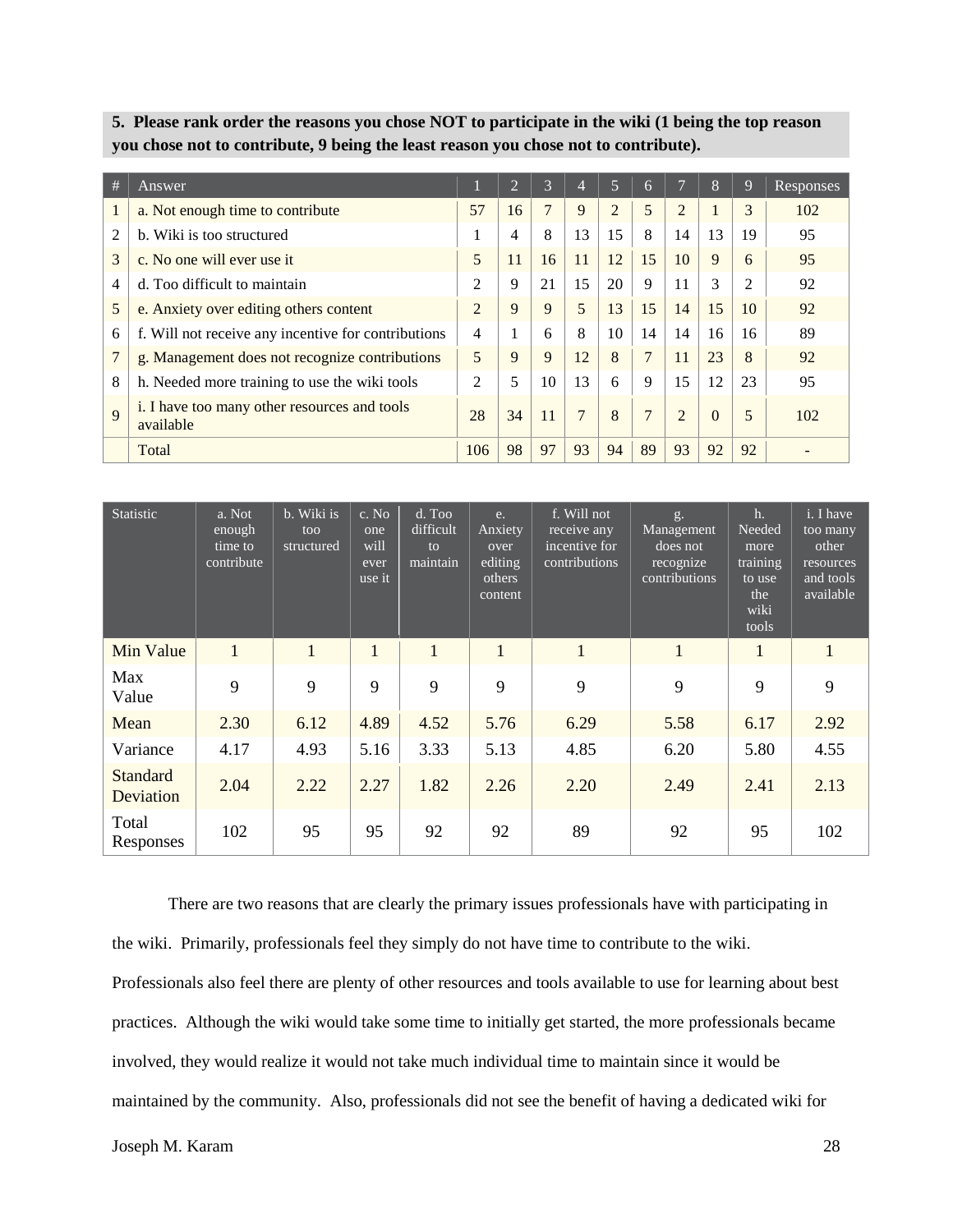professionals in higher education as a good reason to contribute. Perhaps because professionals have so many other tools they reference in their daily work, they did not perceive the wiki as a valuable tool.

All the other factors, namely, wiki structure, wiki maintenance, and editing others content, were evenly distributed in the results. While these factors do contribute to the success of a wiki, they were not the primary reasons professionals chose not to participate. If the wiki did have a core group of professionals engaged in the initial wiki (versus one person), professionals would have seen tangible benefits of community information sharing.

**6. Please rank order the factors which might persuade you to participate in the wiki (1 being the top factor that would persuade you to participate, 4 being the lowest factor).**

| # | Answer                                               |     | $\overline{2}$ | 3  | $\overline{4}$ | <b>Responses</b> |
|---|------------------------------------------------------|-----|----------------|----|----------------|------------------|
|   | a. More time                                         | 64  |                | 15 | $\overline{4}$ | 104              |
| ↑ | b. More flexible wiki structure                      | 3   | 19             | 38 | 38             | 98               |
| 3 | c. Merit incentive (i.e., raises, bonuses, etc.)     | 11  | 18             | 28 | 43             | 100              |
| 4 | d. Seeing other people participate in the wiki first | 29  | 40             |    | 14             | 100              |
|   | Total                                                | 107 |                | 98 | 99             | -                |

| <b>Statistic</b>      | a. More<br>time | b. More flexible<br>wiki structure | c. Merit incentive ( <i>i.e.</i> ,<br>raises, bonuses, etc.) | d. Seeing other people<br>participate in the wiki first |
|-----------------------|-----------------|------------------------------------|--------------------------------------------------------------|---------------------------------------------------------|
| Min Value             |                 |                                    |                                                              |                                                         |
| Max Value             | 4               | 4                                  | 4                                                            | 4                                                       |
| Mean                  | 1.61            | 3.13                               | 3.03                                                         | 2.16                                                    |
| Variance              | 0.77            | 0.69                               | 1.06                                                         | 1.00                                                    |
| Standard<br>Deviation | 0.87            | 0.83                               | 1.03                                                         | 1.00                                                    |
| Total<br>Responses    | 104             | 98                                 | 100                                                          | 100                                                     |

The large majority of professionals agreed that if they had more time and they saw other professionals initially participating in the wiki, they would be encouraged to also participate. The time factor came up frequently as the top inhibitor to participating in the wiki. Incentives and wiki structure would also encourage participation, but these factors would be developed over time as the wiki progressed as an effective tool. Incentives might include an additional individual merit raise for evidence of professional development activities, or the wiki sponsor distributing regularly scheduled prizes for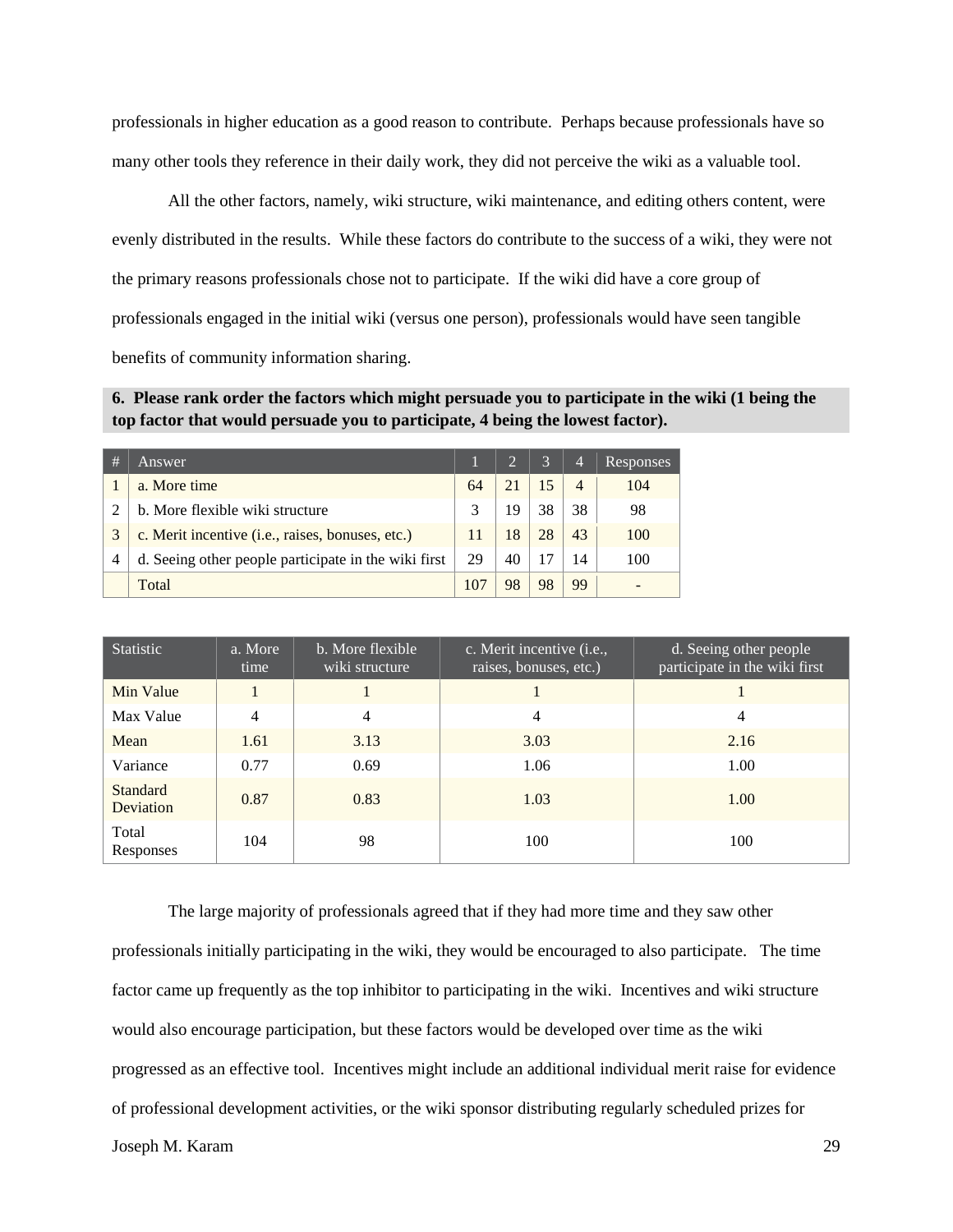contributions and activity. The structure would evolve as more professionals enhanced the wiki and professionals would be rewarded for their professional development in their positions.

| # | Answer         | Response | %    |
|---|----------------|----------|------|
|   | Yes            | 02       | 57%  |
|   | N <sub>o</sub> | 50       | 43%  |
|   | Total          | l 15     | 100% |

#### **7. Would you be more likely to participate if your management endorsed wiki participation?**

| <b>Statistic</b>          | Value |
|---------------------------|-------|
| Min Value                 |       |
| Max Value                 | 2     |
| Mean                      | 1.43  |
| Variance                  | 0.25  |
| <b>Standard Deviation</b> | 0.50  |
| <b>Total Responses</b>    | 115   |

This topic was the most inconclusive in the survey with an even split between professionals who would or would not participate in the wiki if their management endorsed the wiki. This shows the divide that professionals have in regards to wiki participation even if their management endorsed the wiki. Many organizations do require professional development as part of their job responsibilities and will base a percentage of a merit raise on the amount of professional development completed. Participation in the wiki would benefit professionals with their professional development goals. Wiki participation would allow professionals a structured environment for sharing knowledge and ideas with others without the large time investment required for writing journal articles or developing conference presentations. Moreover, the wiki would show a demonstrable effort towards professional development and collaboration with others.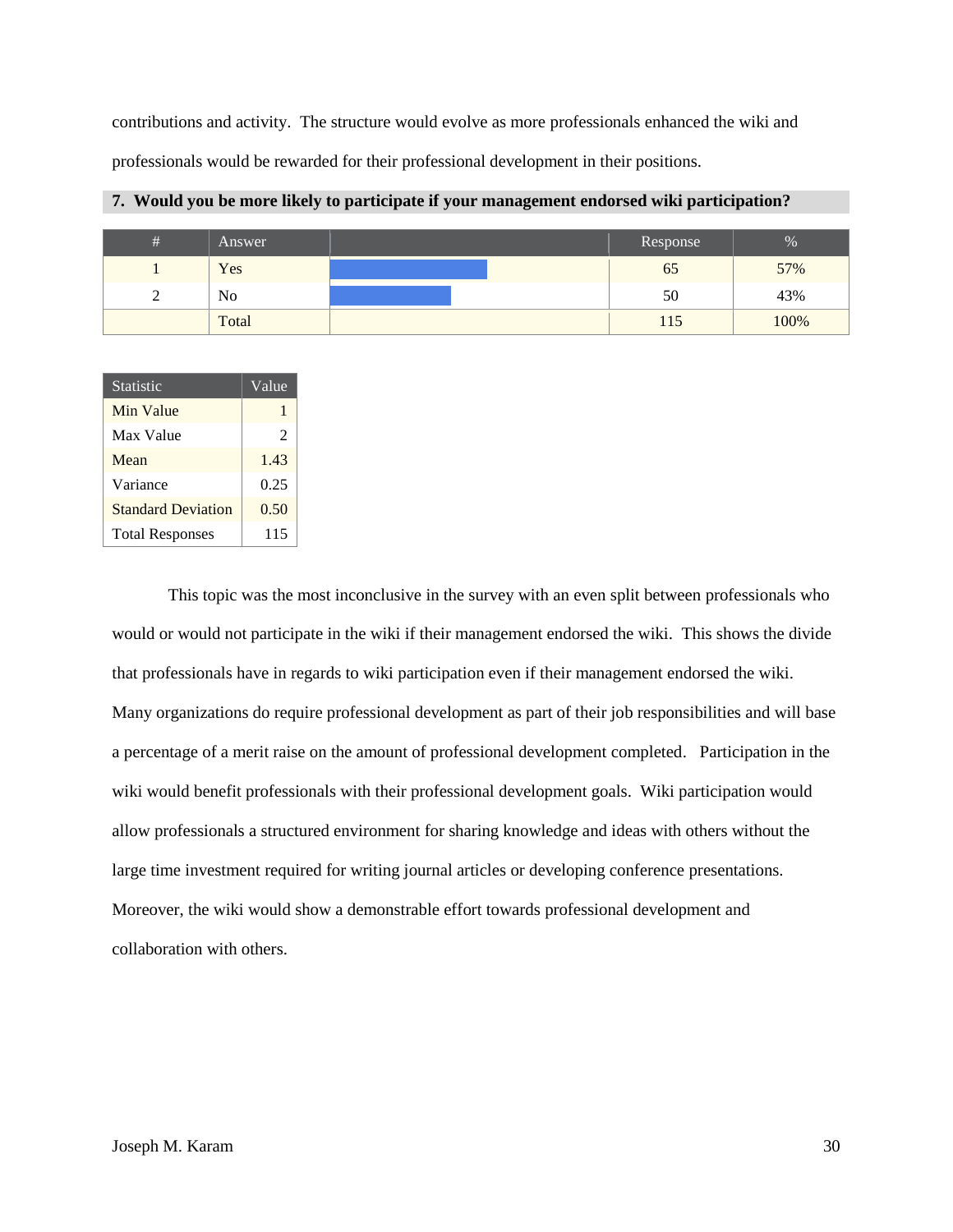**8. If you are in a management position, would you encourage your employees to participate in the wiki?**

| # | Answer                            | Response | $\sqrt{6}$ |
|---|-----------------------------------|----------|------------|
|   | Yes                               | 56       | 47%        |
|   | No                                | 17       | 14%        |
| 3 | I am not in a management position | 47       | 39%        |
|   | Total                             | 120      | 100%       |

| Statistic                 | Value |
|---------------------------|-------|
| Min Value                 |       |
| Max Value                 | 3     |
| Mean                      | 1.93  |
| Variance                  | 0.86  |
| <b>Standard Deviation</b> | 0.93  |
| <b>Total Responses</b>    | 120   |

Most managers would encourage their employees to participate in the wiki. However, no managers or other professionals volunteered to participate to start the wiki. The success of the wiki depends on participation. If management did initiate participation in the wiki, this would encourage their employees to participate. If all employee levels participate, the wiki would provide benefits for managers and technical staff.

#### **Implications for Future Research**

<span id="page-31-0"></span>The community knowledge sharing wiki will have a poster presentation at the Annual Educause Conference in November 2012. This poster presentation will be an opportunity for professionals interested in the wiki to meet face-to-face and determine if there is enough interest to establish the wiki. The poster presentation will also highlight the benefits and goals of the wiki and in turn potentially motivate professionals to establish a core group to start the wiki initiative. The Annual Conference is a time for collaboration with IT professionals and this venue will be useful to see if the wiki can gain some momentum from professionals in all areas of IT.

A future article or paper will also be developed to share the outcomes of this project with the IT community at-large. The paper will further analyze the correlations which may exist between time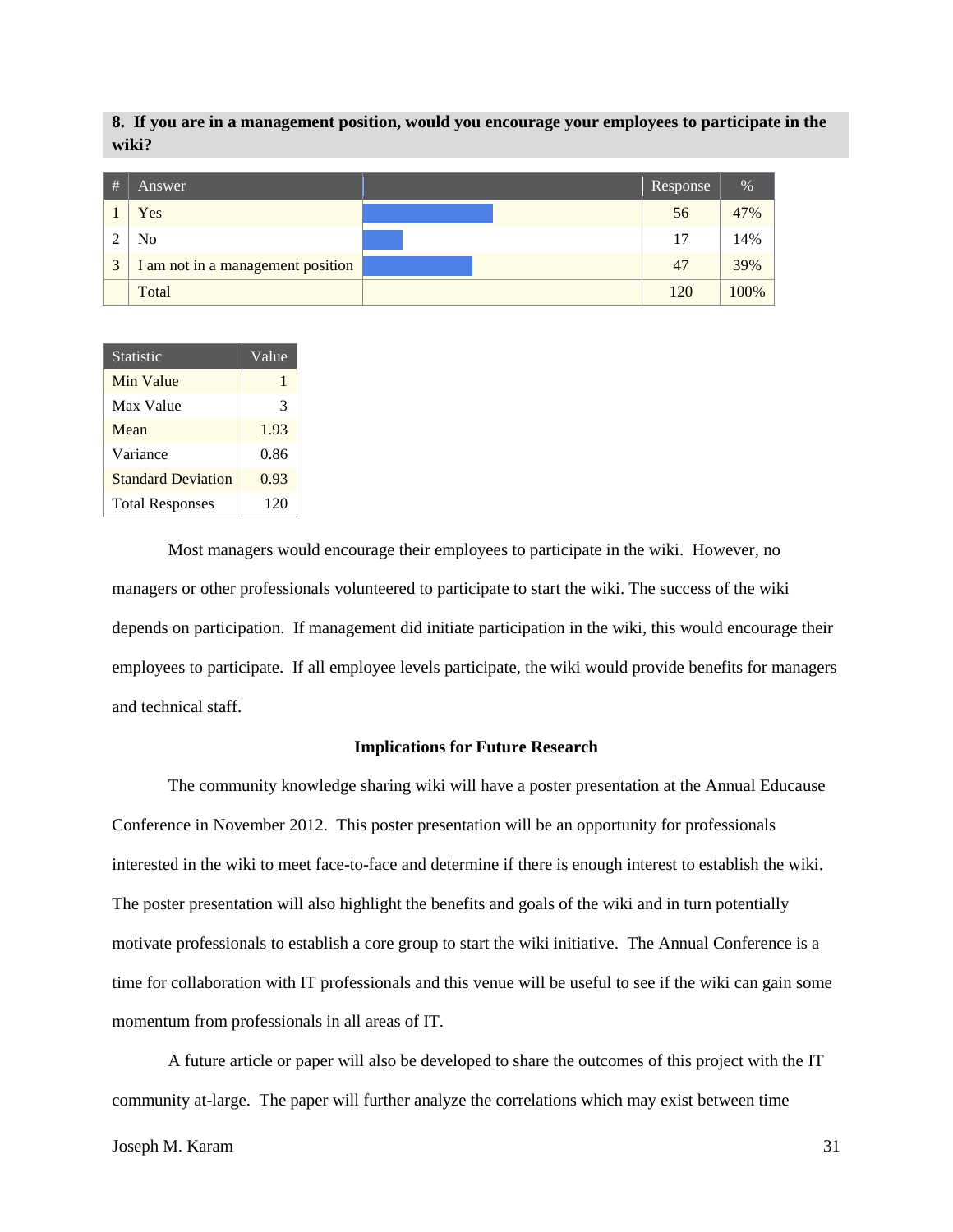needed to participate in a wiki and the role of providing incentives to increase participation in a wiki. The paper will be submitted to scholarly journals and conferences.

#### **Conclusions**

<span id="page-32-0"></span>Sharing ideas and best practices occurs daily on an ad hoc basis. Many IT professionals commonly use mailing lists to post a question and receive a fast answer from a colleague. Some engaging discussions take place on particular topics on these lists, but most professionals are just looking for quick advice or suggestions on solving a problem. This method of gaining knowledge can be effective, but information is frequently duplicated with many professionals asking the same questions, the knowledge not reaching the entire community, and the practices are not being shared in a format that is easily searchable and maintained on a regular basis. IT professionals use conferences as a method to expand discussions and collaborate with other colleagues on more in-depth topics. However, these conferences typically operate on an annual basis and rarely lead to on-going discussions and collaborations unless they are formalized (i.e., a consortium or constituent group).

The community knowledge sharing wiki embraces many needs of IT professionals in the higher education community. The knowledge sharing wiki would encourage regular collaborations and individual professional development, while also improving services being offered by IT organizations to their institution. Factors that should have contributed to the success of the wiki included:

- 1. Technology savvy community: Most of the community of IT professionals have used a wiki, understand the purpose of a wiki, and could have been easily trained to contribute to a wiki.
- 2. Collaborative focused community: IT professionals already participate in communities and could easily transform the knowledge being shared into a wiki entry for the benefit of the entire community. Also, it is commonplace for IT professionals working in higher education settings to collaborate and share knowledge with colleagues in other institutions.
- 3. Trust in Educause: Thousands of IT professionals rely on Educause to provide services to improve their professional development. Educause has numerous resources available for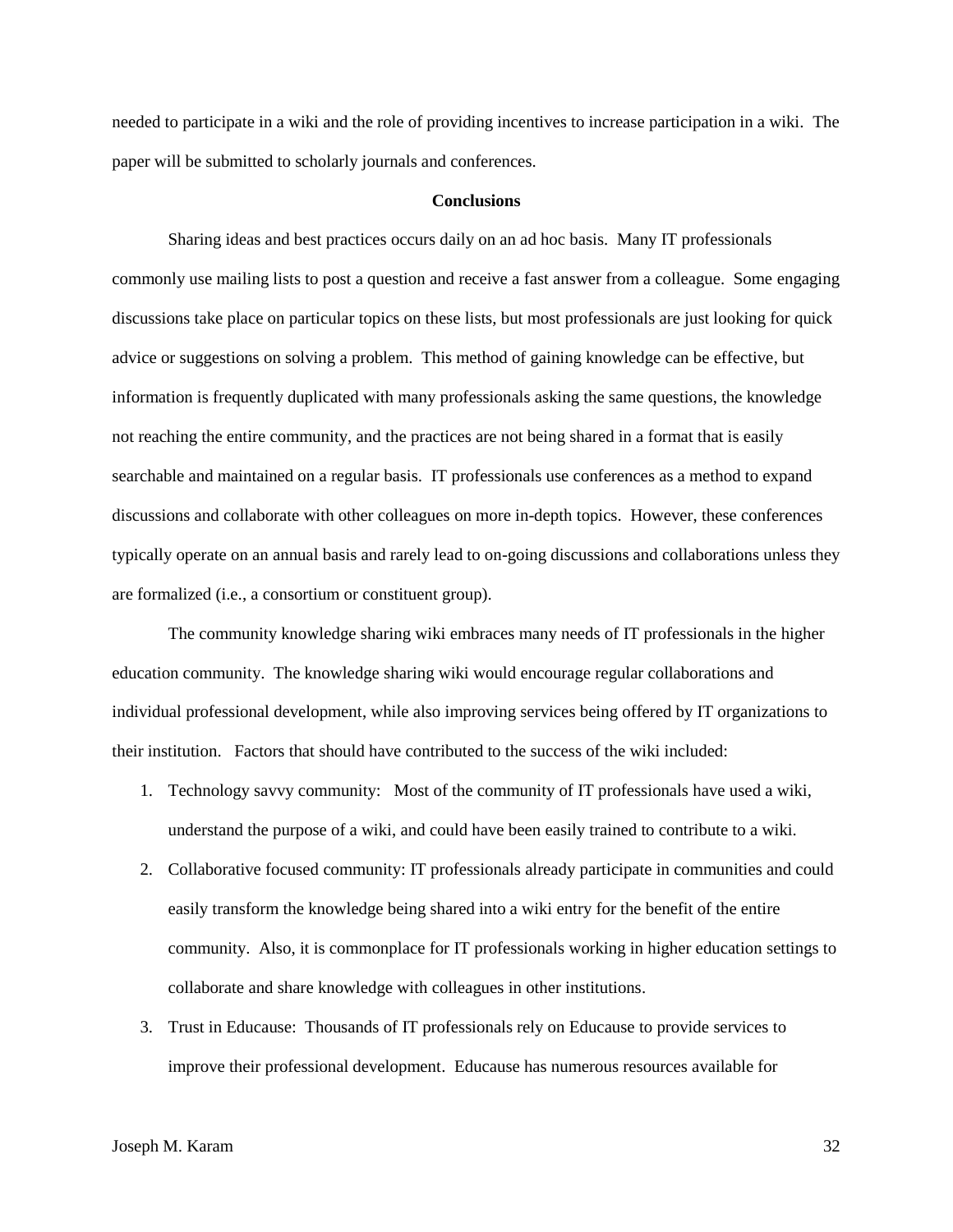professionals to use in their professional development. This wiki would have been an extension of those services.

4. Commitment from colleagues: Once collaboration began with an interested group of professionals, others would see the benefit of the work taking place and be committed to the success of the wiki.

One possible method to encourage participation would be to regularly schedule a general web conference call with interested parties to discuss ideas more fully and ask for volunteers to participate in various topics in the wiki. Regular discussions could have flushed out any issues with the proposed wiki and eliminated any apprehensions professionals may have regarding posting information in the wiki. Other alternatives for encouraging collaboration include direct correspondence with IT professionals, offering incentives to the executive committee and experts, and identifying other higher education consortiums to use the wiki (e.g., Google Apps users group, Consortium for Liberal Arts Colleges, SIGUCCS).

This study revealed the failure of the wiki collaboration had little to do with the technology or structure being proposed. This knowledge sharing wiki failed due to not having a strong community willing to invest the time to start the wiki and differentiate it from other beneficial resources. The inability to develop a strong core group for the formation of a wiki community could be due to the fundamental issues of: user lack of understanding of a wiki, user questioning the validity of the wiki content, user reluctance to invest time participating in a potentially short-lived wiki, or user information needs are not met by the wiki. During this project, the wiki did not attract a core group of participants to establish and maintain the wiki. It is hoped that future analysis and efforts will convince higher education IT organizations that their services could be more efficient by participating in the wiki.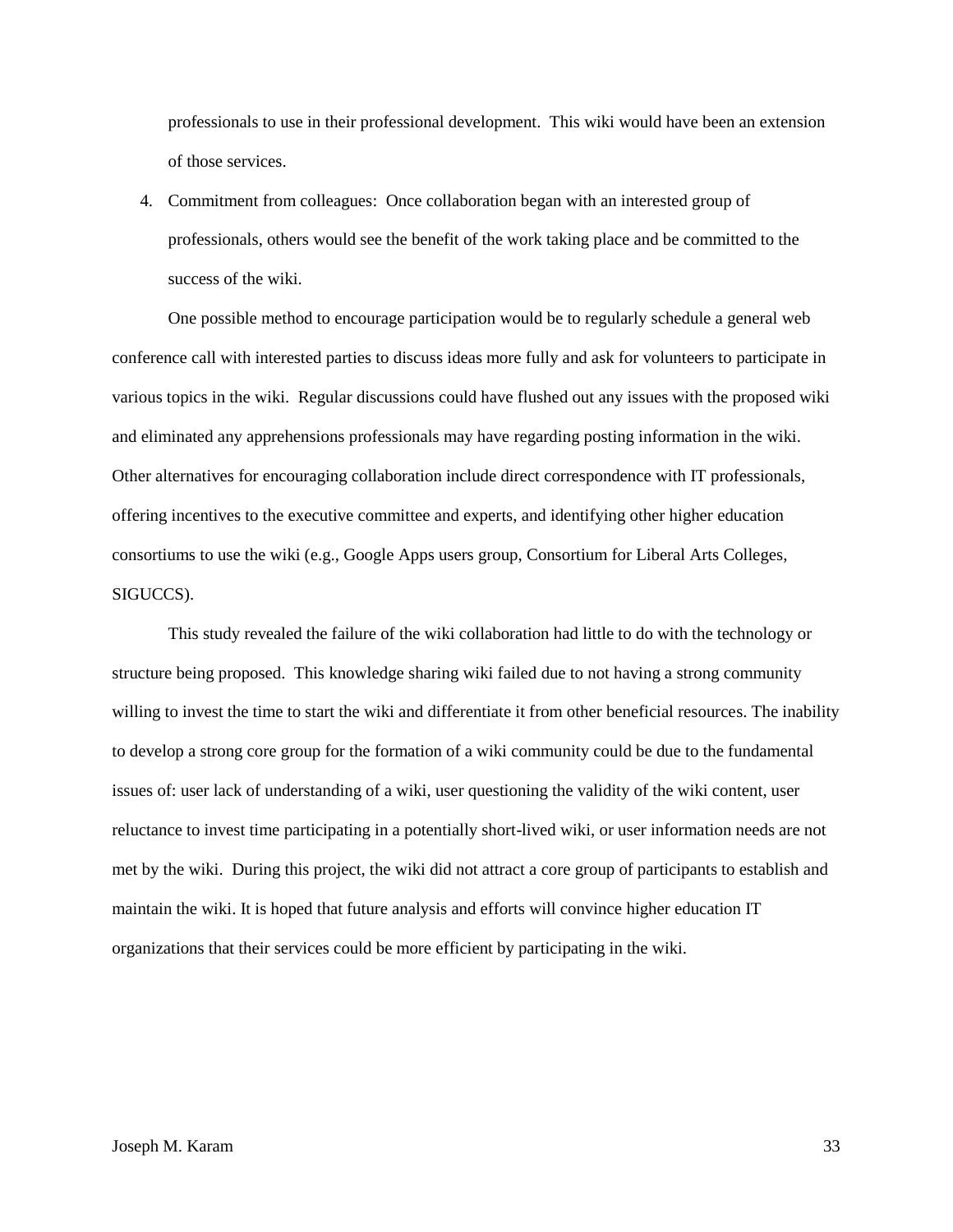#### **References**

<span id="page-34-0"></span>Ardichvili, A., Page, V., Wentling, T. (2003). Motivation and barriers to participation in virtual knowledge-sharing communities of practice*. Journal of Knowledge Management*, 2003, 7,1, 64-77. Retrieved from

[http://waterwiki.net/images/6/68/Motivation\\_and\\_barriers\\_to\\_participation\\_in\\_online\\_CoP.pdf](http://waterwiki.net/images/6/68/Motivation_and_barriers_to_participation_in_online_CoP.pdf)

- Chouh Y., Yaying M. (September, 2005). The Implementation Of Knowledge Management System In Taiwan's Higher Education*. Journal of Teaching and Learning*, 2, 9, 35-42. Retrieved from <http://www.cluteinstitute-onlinejournals.com/PDFs/200599.pdf>
- Dube, L., Bourhis, A., Jacob, R. (2003). The Impact of Structural Characteristics on the Launching of Intentionally Formed Virtual Communities of Practice*. Cahier du GReSI* no 03-09. Retrieved from <http://www2.hec.ca/gresi/documents/cahier0309.pdf>
- Kidwell, J. J., Vander Linde, K. M., & Johnson, S. L. (2000). Applying Corporate Knowledge Management Practices in Higher Education. *Educause Quarterly*. Retrieved from <http://net.educause.edu/ir/library/pdf/EQM0044.pdf>
- Milam, J. (2001). Knowledge Management for Higher Education*.* ERIC Digests. Retrieved from <http://www.ericdigests.org/2003-1/higher.htm>
- Mclure Wasko, M., Faraj, S. (2000). "It is what one does": why people participate and help others in electronic communities of practice pdf*. Journal of Strategic Information Systems*, 9, 155-173. Retrieved fro[m http://www.sc-eco.univ-](http://www.sc-eco.univ-nantes.fr/~tvallee/memoire/pratique/why%20people%20participate.pdf)

[nantes.fr/~tvallee/memoire/pratique/why%20people%20participate.pdf](http://www.sc-eco.univ-nantes.fr/~tvallee/memoire/pratique/why%20people%20participate.pdf) 

Rowley, J. (2000). Is higher education ready for knowledge management? *The International Journal of Educational Management*, 14/7, 325-333. Retrieved from <http://lpis.csd.auth.gr/mtpx/km/material/IJEM-14-7.pdf>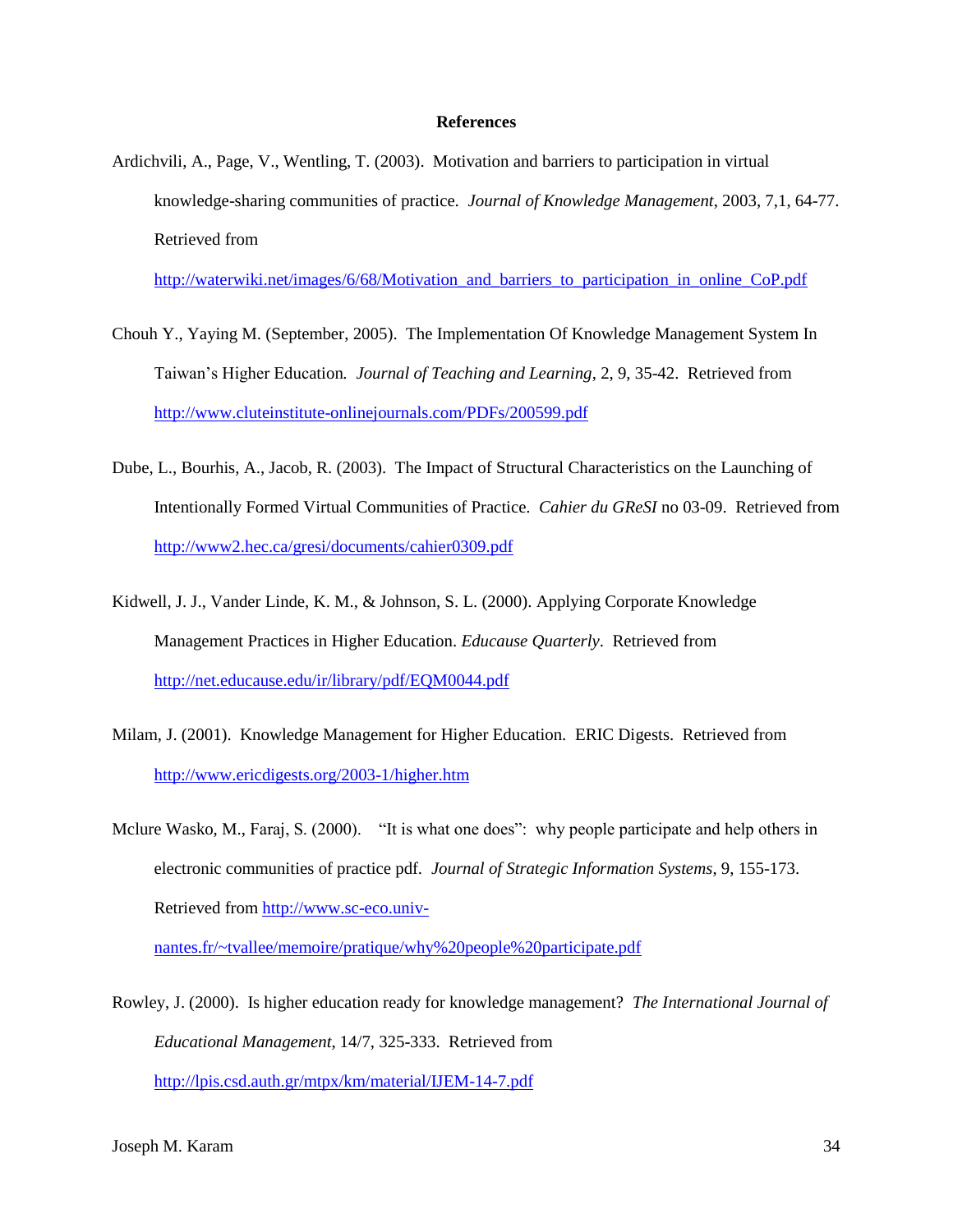Stenmark, D., Lindgren, R. (2004). Integrating Knowledge Management Systems with Everyday Work: Design Principles Leveraging User Practice. *IEEE Proceedings of the Hawaii International Conference on System Sciences*. Retrieved from

<http://csdl2.computer.org/comp/proceedings/hicss/2004/2056/08/205680245b.pdf>

Tapscott, D., Williams, A. (2006). *Wikinomics How Mass Collaboration Changes Everything.* New York, New York: Penguin Group.